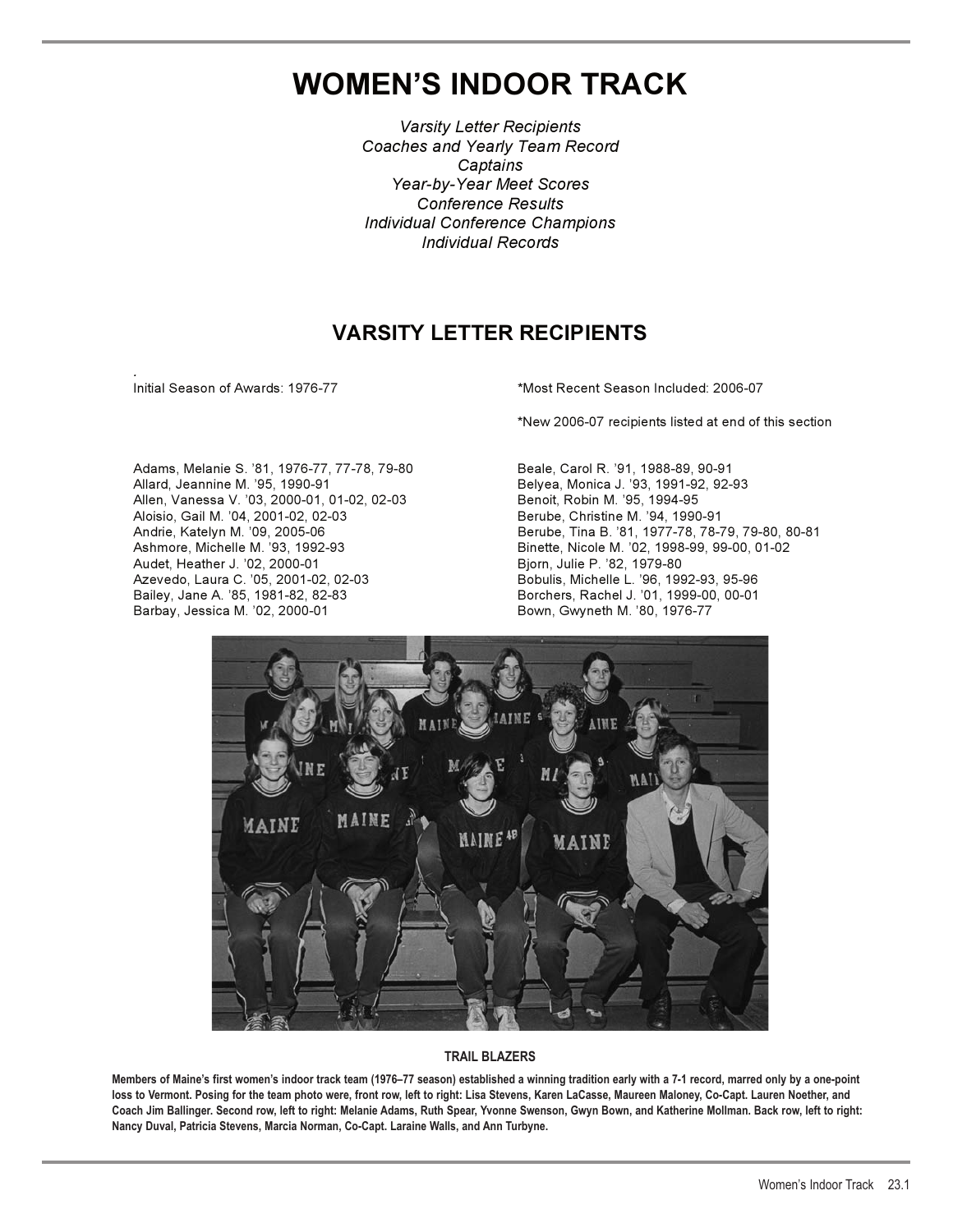Boyd, Karen A. '86, 1982-83 Choroszy, Teig A. '07, 2003-04, 04-05, 05-06 Boyd, Melissa M. '98, 1994-95 Cipolla, Robin A. '96, 1993-94, 94-95 Branceley, Melissa L. '90, 1986-87, 87-88, 88-89, 89-90 Clapper, Patricia J. '89, 1985-86 Breton, Jennifer A. '89, 1984-85, 85-86 Clemente, Lisa M. '86, 1982-83, 83-84, 84-85, 85-86 Brophy, Keira '88, 1985-86 Comer, Jodie K. '02, 2000-01 Brothers, Kerry E. '93, 1989-90, 90-91, 91-92, 92-93 Compton, Karen L. '96, 1992-93, 93-94, 95-96 Brunton, Margaret U. '04, 2000-01, 01-02 Cook, Marsha J. '82, 1979-80, 80-81, 81-82 Brutsaert, Elke H. '90, 1986-87, 87-88, 89-90 Coulter, Sara M. '96, 1992-93, 93-94 Bulmer, Susan L. '84, 1980-81 Cox, Deborah S. '91, 1988-89, 89-90, 90-91

Bunyon, Carly '06, 2000-01, 01-02, 04-05, 05-06 Cragin, Pamela J. '87, 1985-86 Burke, Maegan D. '08, 2004-05, 05-06 Culver, Rebecca L. '05, 2003-04 Burleigh, Shannon M. '96, 1992-93 Cunningham, Jennifer R. '85, 1981-82 Burlock, Lindsay A. '08, 2004-05, 05-06, 06-07 D'Addetta, Ann L. '84, 1980-81 Butts, Ellen B. '82, 1978-79, 79-80 Dall, Allison S. '96, 1992-93, 93-94, 94-95, 95-96 Cain, Stacia G. '84, 1979-80, 80-81, 81-82, 82-83 Darcey, Karri R. '86, 1982-83, 83-84, 84-85 Cameron, Dale E. '84, 1979-80, 80-81 Daugherty, Christy L. '81, 1977-78, 78-79 Camire, Allyson M. '91, 1989-90 Dawe, Helen E. '87, 1983-84, 85-86, 86-87 Capron, Wendy L. '81, 1980-81 d'Entremont, Katie M. '00, 1996-97, 97-98

Caron, Elizabeth A. '86, 1983-84 Dombek, Lynn '82, 1980-81 Childers, Susan E. '84, 1980-81, 81-82 Drotter, Christine E. '90, 1986-87, 87-88, 88-89 Choiniere, Joann M. '83, 1979-80, 81-82, 82-83 Duff, Debora D. '85, 1981-82

 Dunn, Jamilyn '84, 1980-81 Dupuis, Barbara L. '92, 1988-89

Cole, Kathryn A. '83, 1981-82, 82-83

Caouette, Catherine A. '94, 1990-91 Deforte, Brooke A. '01, 1998-99, 99-00, 00-01, 01-02

Castle, Maureen A. '82, 1978-79 Donovan, Danielle K. '01, 1997-98, 99-00, 00-01, 01-02 Catterson, Laura E. '07, 2003-04 Doucette, Kimberly A. '95, 1990-91, 92-93, 93-94



## **CELEBRATION TIME**

**Coach Jim Ballinger and his elated trackwomen celebrate after winning the 1984 indoor state meet championship at Bates. Maine teams dominated the competition, winning titles in 13 of the 15 years the meet was held before it was terminated in 1993.**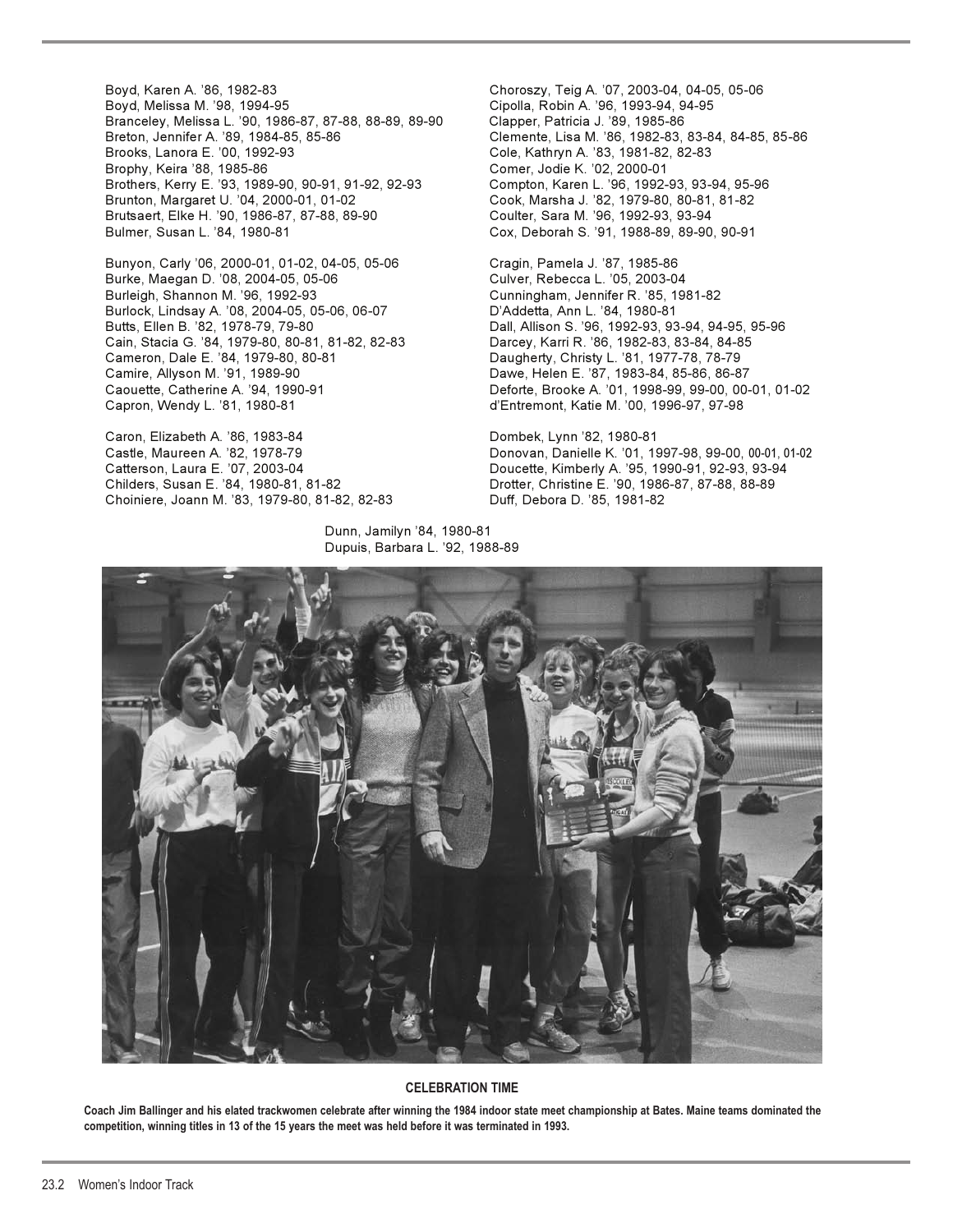Durant, Stephanie L. '81, 1977-78, 78-79, Kohtala, Kathy M. '82, 1978-79, 79-80, 80-81 Dutil, Denise M. '80, 1979-80 Lahey, Gretchen M. '93, 1989-90 Duval, Nancy J. '79, 1976-77 Lally, Gretchen A. '88, 1983-84 Eash, Morgan L. '91, 1990-91, 91-92 Laperle, Sarah H. '04, 1998-99, 99-00, 00-01, 01-02 Edgecomb, Kristina L. '94, 1990-91, 91-92, 92-93 Larrabee, Kimberly A. '92, 1988-89 Elias, Susan P. '84, 1981-82, 83-84 Laverdiere, Katherine A. '05, 2001-02 Emerson, Linda E. '84, 1981-82, 82-83 Lawler, Erin E. '08, 2004-05, 05-06 England, Margaret A. '84, 1982-83, 83-84, 84-85 Lecot, Sophie N. '99, 1995-96 Erickson, Kari A. '90, 1988-89 Lemieux, Carla L. '92, 1989-90 Erwin, Susan E. '82, 1979-80, 80-81 Lewis, Ruth C. '86, 1982-83, 83-84, 84-85, 85-86 Feero, Jacquelyn J. '96, 1993-94, 94-95 Lewis, Theresa L. '88, 1983-84, 84-85, 85-86, 86-87 Field, Wendy S. '93, 1989-90 Limoges, Maegan H. '00, 1995-96, 96-97, 97-98, 98-99 Fields, Karen M. '93, 1991-92 Longval, Kerri L. '85, 1981-82 Foley, Dorothy A. '83, 1980-81, 81-82, 82-83 Love, Anne E. '02, 2000-01 Forrey, Melissa R. '99, 1994-95, 95-96 Lowell, Allyson B. '93, 1989-90, 91-92, 92-93, 93-94 Francis, Courtney E. '08, 2004-05, 05-06 Lucien, Rebecca J. '89, 1985-86, 86-87 Gertsen, Susan R. '05, 2001-02 Lynn, Erin K. '06, 2002-03, 03-04 Giamotti, Rosemary '79, 1977-78 Madigan, Maureen E. '93, 1989-90<br>Glynn, Sandy A. '85, 1981-82, 82-83 Mahnken, Brenda I. '88, 1984-85, 8 Goss, Dawn M. '94, 1992-93 Maloney, Maureen A. '80, 1976-77 Gradie, Jaime L. '01, 1996-97 Mathieu, Heidi J. '85, 1980-81, 81-82, 82-83, 83-84 Greany, Gwendolyn M. '94, 1989-90, 90-91 Mathieu, Michelle R. '90, 1987-88, 88-89, 89-90 Grenholm, Rona G. '86, 1982-83 Maurer, Jacklyn '00, 1996-97, 97-98, 98-99, 99-00 Groder, Heather L. '08, 2004-05 McCaslin, Rachel M. '07, 2003-04, 05-06 Hamm, Kimberly A. '90, 1986-87 McCormick, Patricia M. '96, 1994-95, 95-96, 97-98 Hannan, Lori M. '01, 1997-98, 98-99, 00-01 McCosh, Kathryn A. '88, 1984-85, 85-86, 86-87, 87-88 Harrie, Charla A. '95, 1991-92, 92-93 McCusker, Stephanie L. '06, 2002-03, 03-04, Hatch, Erin E. '06, 2003-04, 04-05, 05-06, 06-07 04-05, 05-06 Henningsen, Heather H. '06, 2005-06 Heslam, Bethany A. '86, 1982-83, 83-84, McDonald, Kimberly M. '84, 1980-81 Hindley, Eden S. '98, 1994-95, 95-96, 97-98 85-86, 86-87 Hindley, Jill E. '94, 1991-92, 92-93 McGowan, Vanessa '00, 1996-97, 97-98, 99-00, 00-01 Hoefler, Deborah A. '86, 1983-84 McLaughlin, Sonja D. '86, 1982-83, 83-84, 84-85 Holcomb, Patricia H. '79, 1976-77, 77-78, 78-79 Meehan, Mary E. '89, 1985-86, 86-87, 87-88, 88-89 Holmes, Elizabeth M. '02, 1998-99, 99-00, 00-01 Holyoke, Lori E. '89, 1985-86 Meserve, Tina W. '89, 1987-88, 88-89 Homer, Samantha D. '09, 2005-06 Michalak, Clarissa E. '07, 2004-05, 05-06, 06-07 Hoxie, Lisa M. '89, 1985-86, 86-87 Michaud, Kendra J. '96, 1991-92, 92-93 Howe, Shelby E. '07, 2003-04, 04-05, 05-06 Michaud, Michelle A. '03, 2000-01 Howley, Charlotte A. '05, 2003-04 Mollman, Katherine S. '79, 1976-77 Hudak, Jessica L. '05, 2004-05 Mollison, Connie A. '88, 1984-85, 85-86, 86-87 Humphrey, Sharon L. '85, 1981-82, 82-83 Moores, Libbey L. '99, 1995-96, 96-97, 97-98, 98-99 Hurley, Pamela A. '97, 1993-94 Motil, Nichole M. '99, 1995-96, 96-97, 97-98, 99-00 Hussey, Suzanne M. '03, 1998-99, 99-00, 01-02, 02-03 Muller, Margaret D. '03, 1999-00, 00-01, 01-02 Isak, Barbara '90, 1987-88 Murphy, Melissa J. '84, 1981-82, 82-83, 83-84 Jackson, Debra A. '89, 1986-87 Myrick, Addie E. '00, 1996-97 Johnson, Abbie L. '88, 1984-85, 85-86 Jovanelli, Heather L. '05, 2001-02, 02-03, 03-04, 05-06 Newell, Marianne M. '90, 1986-87 Kachmer, Nancy A. '90, 1986-87 Noether, Lauren J. '78, 1976-77, 77-78 Kalkofen, Karin J. '91, 1989-90, 90-91 Norman, Marcia J. '80, 1976-77 Killion, Heather A. '91, 1987-88, 88-89, 89-90, 90-91 Ocana, Maria C. '88, 1987-88 King, Jody A. '82, 1978-79 O'Neil, Sarah G. '85, 1981-82, 82-83, 83-84, 84-85 King, Wendy A. '94, 1990-91, 91-92 Ormsby, Lauren T. '81, 1977-78, 78-79, 79-80

79-80, 80-81 Laber, Renee S. '90, 1986-87, 87-88, 88-89, 89-90 Lane, Catherine J. '81, 1977-78 Franklin, Kelly-Lyn M. '07, 2003-04 Lukacs, Barbara A. '84, 1980-81, 81-82, 82-83, 83-84 Mahnken, Brenda I. '88, 1984-85, 85-86, 86-87, 87-88 McCleish, Karen F. '93, 1992-93 84-85, 85-86 McGarrigle, Elizabeth A. '87, 1983-84, 84-85, Noyes, Karen J. '99, 1995-96, 96-97, 97-98, 98-99 Knight, Kimberly L. '89, 1986-87 Page, Katherine L. '04, 2000-01, 01-02, 02-03, 03-04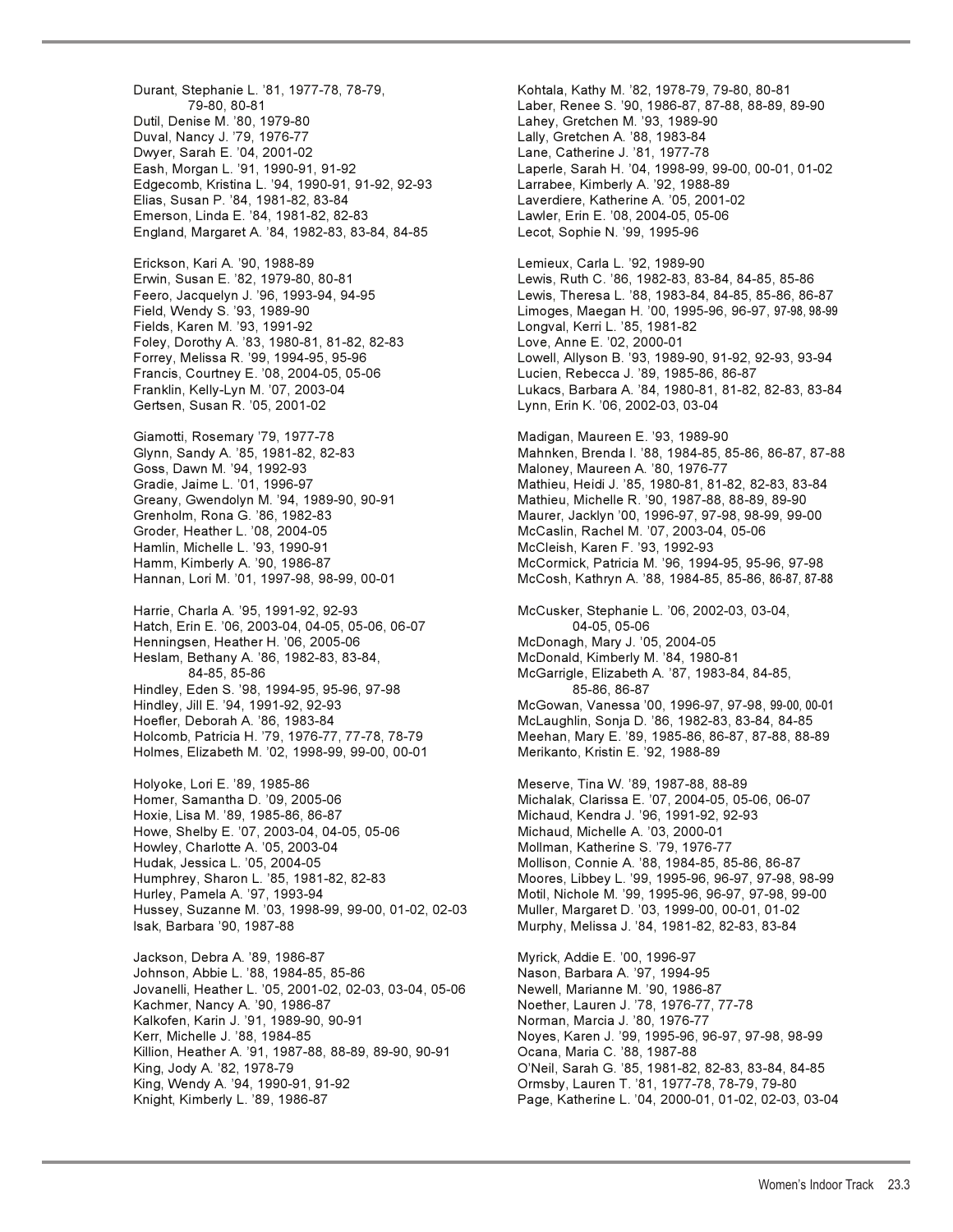Panelli, Shira S. '06, 2002-03, 03-04, 04-05, 05-06 Souviney, Kathryn I. '06, 2002-03, 03-04, Parker, Darcey K. '97, 1993-94 04-05, 05-06 Patterson, Amy S. '93, 1989-90 Spear, Ruth S. '78, 1976-77 Peddle, Kristen M. '02, 1998-99, 99-00 Stelmok, Kristin M. '99, 1995-96, 96-97, 98-99 Pelletier, Hana J. '07, 2003-04, 04-05, 05-06, 06-07 Pelletier, Nicole M. '03, 1999-00, 00-01, 01-02, 02-03 Stevens, Nichol L. '00, 1995-96, 96-97, 97-98, 98-99 Perkins, Tamara L. '86, 1981-82, 83-84 Stinson, Tamara L. '92, 1990-91, 91-92 Peters, Beth A. '97, 1993-94, 94-95, 95-96, 96-97 Stratton, Kellie A. '89, 1985-86, 86-87 Petkus, Joanne F. '82, 1977-78, 79-80, 80-81 Sullivan, Jane A. '81, 1977-78 Petrie, Kathie M. '89, 1984-85, 85-86 Swenson, Yvonne S. '78, 1976-77, 77-78

Pfander, Karin A. '90, 1985-86, 86-87, 87-88, 88-89 Szewc, Miranda L. '05, 2003-04, 04-05 Pierce, Kimberly L. '93, 1988-89, 89-90, 90-81, 91-92 Taylor, Betheny A. '99, 1997-98 Pinkham, Leann C. '95, 1990-91 Thibeault, Chelsea A. '08, 2004-05 Pola, Heather M. '96, 1993-94, 94-95, 95-96 Thomas, Allyson J. '08, 2004-05, 06-07 Poliquin, Claire N. '04, 2000-01, 01-02, 02-03, 03-04 Thompson, Lisa M. '83, 1980-81 Pomerleau, Cynthia L. '97, 1993-94 Tibbetts, Julie A. '83, 1979-80 Potvin, Amy L. '04, 2001-02, 02-03 Tolosky, Michelle A. '00, 1998-99 Poulin, Jennie L. '96, 1992-93 Tolton, Vicki M. '09, 2005-06, 06-07 Prest, Roseanna M. '85, 1982-83, 84-85 Towns, Nancy M. '01, 1997-98 Puiia, Jennifer L. '03, 2000-01, 01-02, 02-03 Tracy, Kathryn E. '88, 1984-85, 85-86

Pulcifur, Angela M. '02, 2000-01, 01-02 Trembley, Angela E. '95, 1994-95 Purinton, Krista J. '93, 1990-91, 91-92, 92-93 Trondeau, Leah M. '07, 2003-04 Reilly, Stacy A. '95, 1992-93 Turbyne, Ann T. '81, 1976-77, 77-78, 78-79 Reynolds, Susan M. '89, 1985-86 Turmel, Maria M. '85, 1982-83 Rhoads, Alecta J. '87, 1981-82 Tuttle, Lori L. '83, 1979-80 Ricupero, Krista B. '06, 2005-06 Unhao, Donna M. '86, 1982-83, 83-84 Riley, Johanna L. '98, 1994-95, 95-96, 96-97, 97-98 Vandenberg, Margaret M. '00, 1996-97, 97-98, Riley, Lillian M. '80, 1976-77, 77-78, 78-79, 79-80 Ringo, Kate '95, 1993-94, 94-95 Vidlak, Kristen M. '06, 2002-03, 03-04, 04-05, 05-06

Roderick, Susan J. '96, 1993-94 Von Tagen, Lorelei V. '08, 2004-05 Rossi, Lynn C. '96, 1994-95, 95-96 Wahl, Lauren S. '06, 2003-04, 04-05 Roth, Lorali S. '92, 1988-89, 89-90, 90-91, 91-92 Walls, Leslie I. '89, 1984-85, 85-86 Rybalko, Viktoriya '03, 1999-00, 00-01, 01-02, 02-03 Walls, Laraine A. '78, 1976-77 Sager, Theda L. '86, 1985-86 Wells, Marcia L. '97, 1993-94, 94-95, 95-96, 96-97 Salsbury, Karen M. '91, 1987-88 Welton, Emily R. '03, 1999-00 Sargent-Michaud, Jessica M. '01, 1997-98, 98-99, Westphal, Joan K. '81, 1977-78, 78-79 99-00, 00-01 Whitney, Tina M. '90, 1986-87 Scaldaferri, Silvia '05, 2001-02, 02-03, 03-04, 04-05 Wiechman, Micralyn D. '08, 2004-05, 05-06, 06-07 Seager, Gwen M. '92, 1988-89 Williams, Edette L. '89, 1985-86, 86-87, 87-88, 88-89

Sheehan, Brenda L. '92, 1987-88, 88-89, 89-90, 90-91 Withee, Theresa L. '91, 1987-88, 88-89, 89-90 Shepard, Janeen R. '04, 2000-01, 02-03, 03-04 Wolff, Susanne '88, 1984-85 Short, Staci L. '04, 2000-01, 01-02, 02-03, 03-04 Woll, Kelly J. '09, 2005-06 Shultz, Jennifer M. '95, 1992-93, 94-95 Wood, Diane M. '87, 1984-85, 85-86 Sicina, Renee M. '89, 1985-86, 86-87 Wyllie, Anne N. '06, 2002-03 Skilings, Julia L. '97, 1993-94, 94-95, 95-96 Yerxa, Kate L. '04, 1999-00, 00-01, 01-02 Smart, Arlene '81, 1977-78 Zanchi, Lynn M. '85, 1982-83 Smith, Karen L. '86, 1983-84, 84-85, 85-86 Zavaduk, Heather '09, 2005-06 Smith, Tracy L. '90, 1987-88, 88-89, 89-90

Roberts, Carol R. '83, 1979-80 Virgets, Amanda M. '06, 2002-03, 03-04, 04-05, 05-06 Shaffer, Sadie A. '03, 1988-89, 99-00, 00-01, 01-02 Williams, Julie M. '02, 1999-00, 00-01, 01-02, 02-03

### **2006-07 First Time Letter Recipients**

| Belliveau. Jessica P. '10_ | Jette, Stephanie '09       | Pierpont, Jennifer '10 |
|----------------------------|----------------------------|------------------------|
| Hickok. Elonnai N. '10     | Letourneau, Vanessa L. '10 | Simard, Tanya A. '10   |
| Howatt, Allyson B. '10     | Perry, Tess E. '10         | Walsh, Brenna '10      |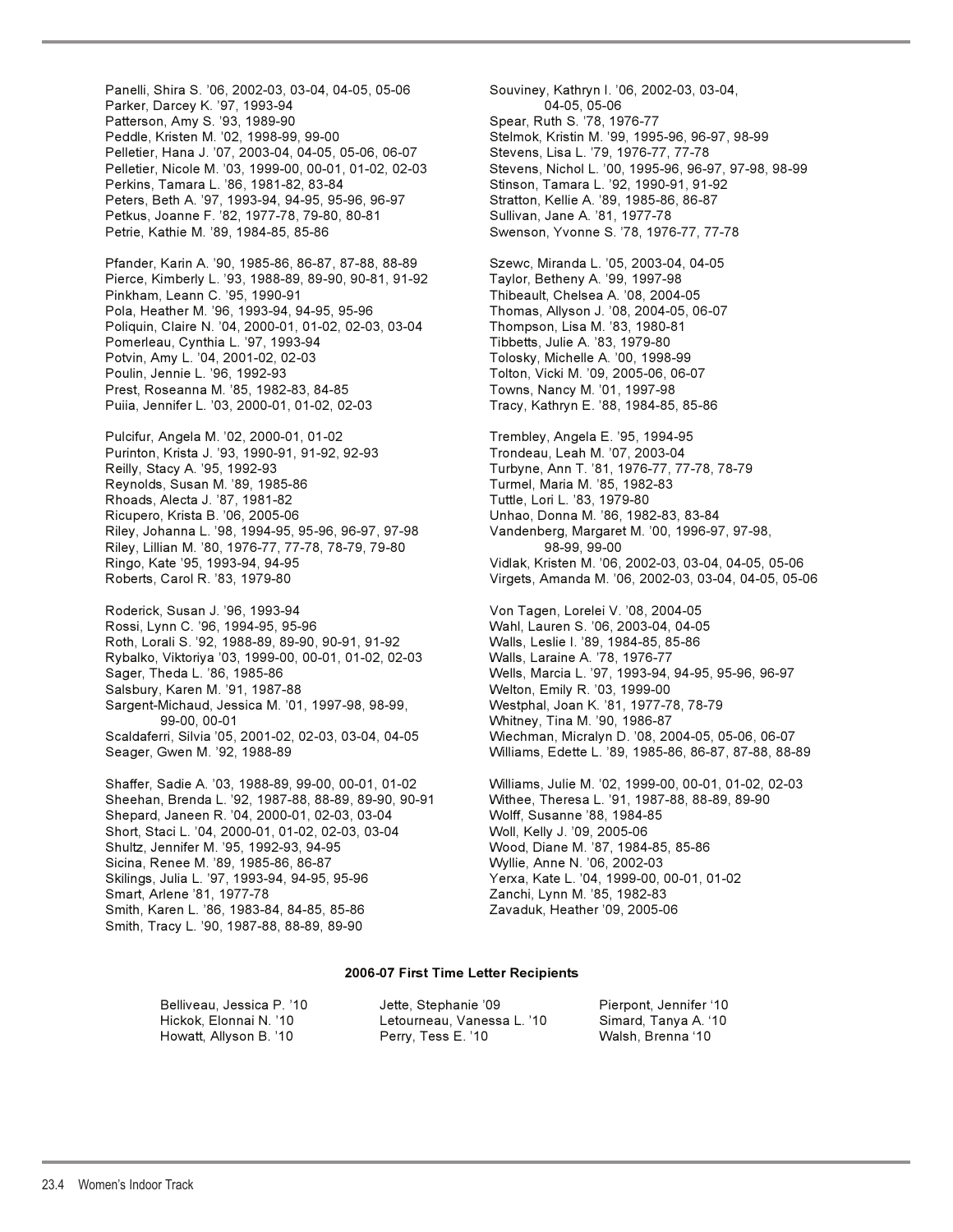## **COACHES AND YEARLY TEAM RECORD**

*Excluding conference meets and non-scoring meets. Seasonal win-loss records based on results of meets with five or less teams.*

|         | Coach              | W              | L                       | т        | Pct.  |
|---------|--------------------|----------------|-------------------------|----------|-------|
| 1976-77 | James O. Ballinger | 7              | 1                       | 0        | .875  |
| 1977-78 | James O. Ballinger | 7              | 1                       | 0        | .875  |
| 1978-79 | James O. Ballinger | 1              | 3                       | 0        | .250  |
| 1979-80 | James O. Ballinger | 1              | 3                       | 0        | .250  |
| 1980-81 | James O. Ballinger | 2              | $\overline{\mathbf{c}}$ | 0        | .500  |
| 1981-82 | James O. Ballinger | 6              | 0                       | 0        | 1.000 |
| 1982-83 | James O. Ballinger | 3              | $\overline{c}$          | 0        | .600  |
| 1983-84 | James O. Ballinger | 1              | $\overline{c}$          | 0        | .333  |
| 1984-85 | James O. Ballinger | $\overline{c}$ | 1                       | 0        | .667  |
| 1985-86 | James O. Ballinger | 4              | $\overline{c}$          | 0        | .667  |
| 1986-87 | James O. Ballinger | 4              | $\overline{2}$          | 0        | .667  |
| 1987-88 | James O. Ballinger | 1              | 1                       | 0        | .500  |
| 1988-89 | James O. Ballinger | 0              | $\overline{2}$          | 0        | .000  |
| 1989-90 | James O. Ballinger | $\overline{2}$ | $\Omega$                | $\Omega$ | 1.000 |
| 1990-91 | James O. Ballinger | 1              | 1                       | 0        | .500  |
| 1991-92 | James O. Ballinger | 1              | 1                       | 0        | .500  |
| 1992-93 | James O. Ballinger | 6              | 5                       | 0        | .545  |
| 1993-94 | James O. Ballinger | 0              | 8                       | 1        | .055  |
| 1994-95 | James O. Ballinger | 3              | 6                       | 0        | .333  |
| 1995-96 | James O. Ballinger | 6              | 9                       | 0        | .400  |
| 1996-97 | James O. Ballinger | 4              | 1                       | 0        | .800  |
| 1997-98 | James O. Ballinger | 3              | $\overline{2}$          | 0        | .600  |
| 1998-99 | James O. Ballinger | $\overline{c}$ | 5                       | 0        | .286  |
| 1999-00 | James O. Ballinger | 5              | 3                       | $\Omega$ | .625  |
| 2000-01 | James O. Ballinger | 4              | 5                       | 0        | .444  |
| 2001-02 | James O. Ballinger | 6              | $\overline{2}$          | 0        | .730  |
| 2002-03 | James O. Ballinger | 5              | 4                       | 0        | .556  |
| 2003-04 | James O. Ballinger | 4              | 0                       | 0        | 1.000 |
| 2004-05 | James O. Ballinger | 5              | 6                       | 0        | .455  |
| 2005-06 | James O. Ballinger | 4              | 0                       | 0        | 1.000 |
| 2006-07 | Mark H. Lech       | 1              | 1                       | 0        | .500  |
|         |                    | 101            | 81                      | 1        | .555  |

## **CAPTAINS**

Brothers, Kerry E. (1991-92) Erwin, Susan E. (1981-82) Hindley, Jill E. (1992-93) Peters, Beth A. (1996-97) Wells, Marcia L. (1995-96) Holcomb, Patricia H. (1978-79) Petkus, Joanne F. (1980-81)

Belyea, Monica J. (1992-93) Jovanelli, Heather L. (2004-05) Pierce, Kimberly L. (1991-92) Branceley, Melissa L. (1989-90) Killion, Heather A. (1990-91) Poliquin, Claire (2003-04) Bunyon, Carly (2005-06) Lewis, Theresa L. (1986-87) Riley, Joanna L. (1997-98) Choiniere, Joann M. (1982-83) Limoges, Maegan H. (1997-98, Riley, Lillian M. (1979-80) Dall, Allison S. (1995-96) 98-99) Sargent-Michaud, Jessica M. Dawe, Helen E. (1986-87) Mathieu, Heidi J. (1983-84) (2000-01) Deforte, Brooke A. (2000-01) McCaslin, Rachel M. (2006-07) Scaldaferri, Silvia (2004-05) d'Entremont, Katie M. (1998-99, McCormick, Patricia M. (1996-97) Sheehan, Brenda L. (1990-91) McCosh, Kathryn A. (1987-88) Doucette, Kimberly A. (1993-94, McGarrigle, Elizabeth A. (1986-87) Souviney, Kathryn I. (2004-05, 94-95) Motil, Nicole M. (1998-99, 99-00) 05-06) England, Margaret A. (1983-84, Noether, Lauren (1976-77, 77-78) Trembley, Angela E. (1994-95) 84-85) O'Neil, Sarah G. (1984-85) Vandenberg, Margaret M. Hannan, Lori M. (2000-01) 03-04) Virgets, Amanda M. (2005-06) Hatch, Erin E. (2006-07) Pelletier, Nicole M. (2002-03) Walls, Laraine A. (1976-77, Heslam, Bethany A. (1985-86) Pelletier, Hana J. (2006-07) 77-78)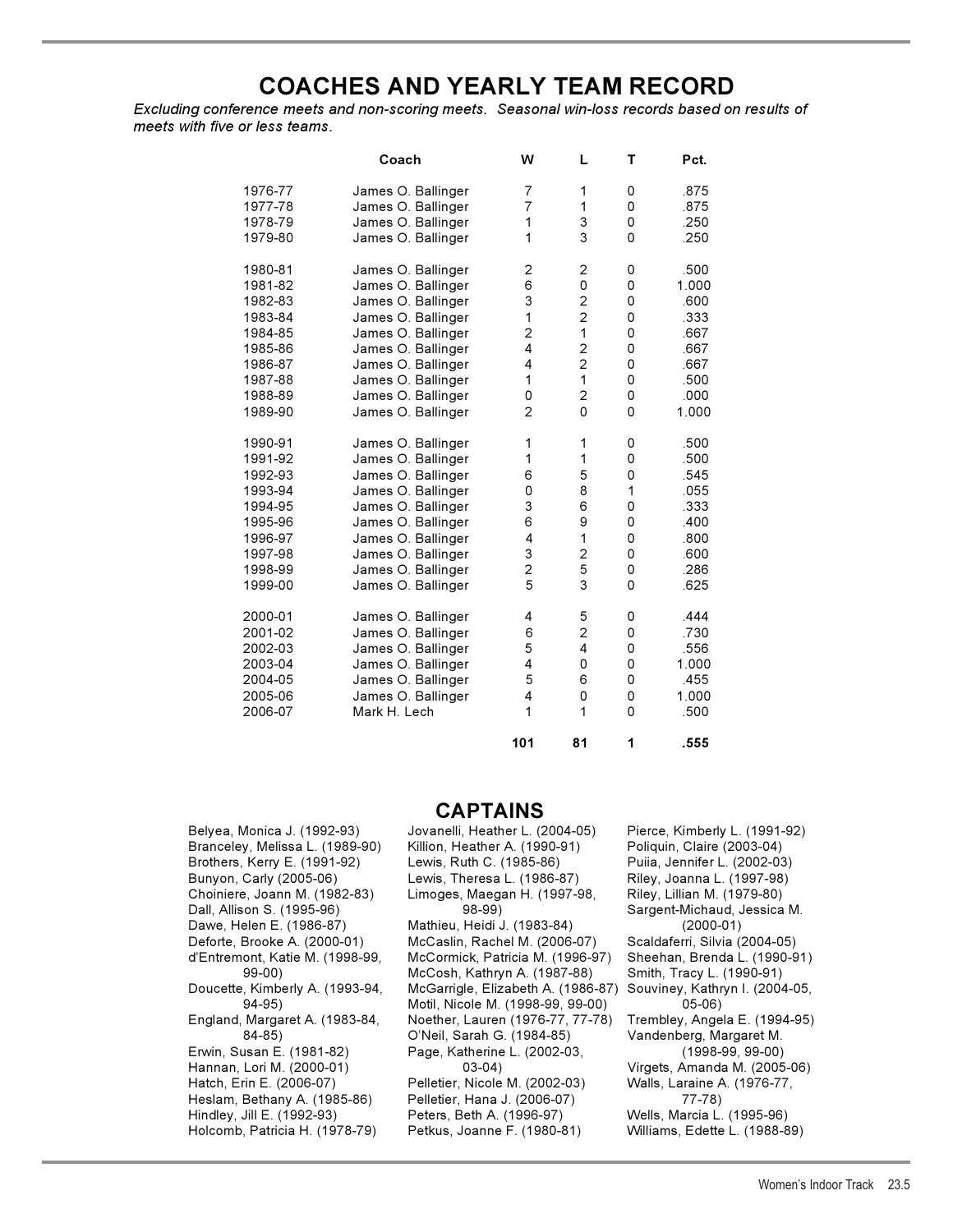## **YEAR-BY-YEAR MEET RESULTS**

*Excluded are conference championship meets, non-scoring meets, and meets in which less than a full team was entered. Team scores included for meets with five or less teams. Seasonal win-loss records based on results of meets with five or less teams.*

|          | 1976-77 (7-1)                      |          |     | 1983-84 (cont.)                                          |     |
|----------|------------------------------------|----------|-----|----------------------------------------------------------|-----|
| 38       | Vermont                            | 39       | 55  | Vermont                                                  | 76  |
| 57       | <b>Bates</b>                       | 47       |     | Bates Invitational:                                      |     |
| 57       | Bowdoin                            | 13       |     | MAINE 4 <sup>TH</sup> (of 7 teams                        |     |
|          | 56.3 Bates                         | 42.7     |     |                                                          |     |
|          | 56.3 Bowdoin                       | 25       |     | 1984-85 (2-1)                                            |     |
| 63       | <b>Bates</b>                       | 40       | 86  | New Hampshire                                            | 46  |
| 63       | Bowdoin                            | 14       | 96  | Bowdoin                                                  | 31  |
| 57       | <b>Bay State Striders</b>          | 33       | 55  | Vermont                                                  | 86  |
|          |                                    |          |     | Bates Invitational:<br>MAINE 2 <sup>Nd</sup> (of 7 teams |     |
|          | 1977-78 (7-1)                      |          |     |                                                          |     |
| 78<br>44 | New Hampshire<br>Vermont           | 28<br>76 |     | 1985-86 (4-2)                                            |     |
| 66       | Boston U.                          | 34       | 111 | New Hampshire                                            | 29  |
| 69       | Bates                              | 37       | 30  | Dartmouth                                                | 63  |
| 69       | Bowdoin                            | 19       | 30  | New York Tech                                            | 53  |
| 58       | <b>Bates</b>                       | 45.5     | 30  | Sherbrooke                                               | 17  |
| 58       | Bowdoin                            | 22.5     |     | 109.5 Bowdoin                                            | 31. |
| 81       | <b>Fitchburg State</b>             | 18       | 90  | Vermont                                                  | 44  |
|          |                                    |          |     | Bates Invitational:                                      |     |
|          | 1978-79 (1-3)                      |          |     | MAINE 2 <sup>ND</sup> (of 7 teams                        |     |
|          | 54.5 New Hampshire                 | 43.5     |     |                                                          |     |
| 36       | Vermont                            | 69       |     | 1986-87 (4-2)                                            |     |
|          | 25.5 New Hampshire                 | 55       | 120 | New Hampshire                                            | 14  |
|          | 25.5 Bates                         | 47.5     | 120 | Bowdoin                                                  | 43  |
|          |                                    |          | 120 | Colby                                                    | 43  |
|          | 1979-80 (1-3)                      |          |     | 46.5 Dartmouth                                           | 77  |
| 65       | New Hampshire                      | 32       |     | 46.5 Rhode Island                                        | 35. |
| 35       | Vermont                            | 65       | 58  | Vermont                                                  | 78  |
|          | 32.5 Boston U.                     | 71.5     |     | Bates Invitational:                                      |     |
|          | 106.5 Bates                        | 135.5    |     | MAINE $2^{ND}$ (of 8 teams                               |     |
|          |                                    |          |     |                                                          |     |
|          | 1980-81 (2-2)                      |          |     | 1987-88 (1-1)                                            |     |
|          | 41.5 New Hampshire                 | 63.5     | 102 | New Hampshire                                            | 24  |
| 58<br>58 | Boston U.                          | 56<br>19 | 53  | Vermont                                                  | 83  |
| 43       | Colby<br>Vermont                   | 57       |     | Bates Invitational:<br>MAINE 1 <sup>St</sup> (of 8 teams |     |
|          | Bates Invitational:                |          |     |                                                          |     |
|          | MAINE $2^{ND}$ (of 6 teams)        |          |     | 1988-89 (0-2)                                            |     |
|          |                                    |          | 21  | Vermont                                                  | 92  |
|          | 1981-82 (6-0)                      |          | 65  | New Hampshire                                            | 76  |
| 59       | New Hampshire                      | 46       |     | Bates Invitational:                                      |     |
| 89       | <b>Bates</b>                       | 11       |     | MAINE 2 <sup>ND</sup> (of 7 teams                        |     |
| 62       | Vermont                            | 60       |     |                                                          |     |
| 62       | Bowdoin                            | 12       |     | 1989-90 (2-0)                                            |     |
| 68       | Bowdoin                            | 33       | 82  | Vermont                                                  | 53  |
| 68       | Colby                              | 33       | 93  | New Hampshire                                            | 42  |
|          | Bates Invitational:                |          |     | Bates Invitational:                                      |     |
|          | MAINE 3 <sup>RD</sup> (of 7 teams) |          |     | MAINE 3 <sup>RD</sup> (of 9 teams                        |     |
|          |                                    |          |     |                                                          |     |
|          | 1982-83 (3-2)                      |          |     | 1990-91 (1-1)                                            |     |
| 79       | Colby                              | 49       | 47  | Vermont                                                  | 80  |
| 43       | New Hampshire                      | 80       | 66  | New Hampshire                                            | 56  |
|          | 86.5 Bowdoin                       | 36       |     |                                                          |     |
|          | 86.5 Bates                         | 26.5     |     | 1991-92 (1-1)                                            |     |
| 44       | Vermont                            | 78       | 39  | Bowdoin                                                  | 28  |
|          |                                    |          | 39  | Vermont                                                  | 106 |
|          | 1983-84 (1-2)<br>Now Hampshire     | 22 E     |     | Bates Invitational:<br>MAINE $e^{TH}$ (of 0 tooms        |     |

|    | 64.5 New Hampshire | OO. |
|----|--------------------|-----|
| 97 | Bowdoin            | 34  |

|    | 1976-77 (7-1)               |       |     | 1983-84 (cont.)                    |      |                 | 1992-93 (6-5)               |       |
|----|-----------------------------|-------|-----|------------------------------------|------|-----------------|-----------------------------|-------|
| 38 | Vermont                     | 39    | 55  | Vermont                            | 76   |                 | 73.5 New Hampshire          | 67.5  |
| 57 | <b>Bates</b>                | 47    |     | Bates Invitational:                |      | 49              | Massachusetts               | 81    |
| 57 | Bowdoin                     | 13    |     | MAINE $4^{TH}$ (of 7 teams)        |      | 49              | Colby                       | 38    |
|    | 56.3 Bates                  | 42.7  |     |                                    |      | 49              | Bowdoin                     | 15    |
|    | 56.3 Bowdoin                | 25    |     | 1984-85 (2-1)                      |      | 30              | Vermont                     | 95    |
| 63 | <b>Bates</b>                | 40    | 86  | New Hampshire                      | 46   | 30              | Dartmouth                   | 71.5  |
|    |                             |       |     |                                    |      |                 |                             |       |
| 63 | Bowdoin                     | 14    | 96  | Bowdoin                            | 31   | 30              | Colgate                     | 23.5  |
| 57 | <b>Bay State Striders</b>   | 33    | 55  | Vermont                            | 86   | 113             | UMass/Lowell                | 218   |
|    |                             |       |     | Bates Invitational:                |      | 113             | Bowdoin                     | 149   |
|    | 1977-78 (7-1)               |       |     | MAINE 2 <sup>Nd</sup> (of 7 teams) |      | 113             | <b>Bates</b>                | 91    |
| 78 | New Hampshire               | 28    |     |                                    |      | 113             | Fitchburg State             | 21    |
| 44 | Vermont                     | 76    |     | 1985-86 (4-2)                      |      |                 |                             |       |
| 66 | Boston U.                   | 34    | 111 | New Hampshire                      | 29   |                 | 1993-94 (0-8-1)             |       |
| 69 | <b>Bates</b>                | 37    | 30  | Dartmouth                          | 63   | 67              | New Hampshire               | 74    |
| 69 | Bowdoin                     | 19    | 30  | New York Tech                      | 53   | 36              | <b>Boston College</b>       | 74    |
| 58 | <b>Bates</b>                | 45.5  | 30  | Sherbrooke                         | 17   | 36              | Massachusetts               | 68    |
| 58 | Bowdoin                     | 22.5  |     | 109.5 Bowdoin                      | 31.5 | 12 <sup>°</sup> | Northeastern                | 94    |
| 81 | Fitchburg State             | 18    | 90  | Vermont                            | 44   | 12 <sup>°</sup> | Dartmouth                   | 31    |
|    |                             |       |     | Bates Invitational:                |      | 12 <sup>2</sup> | Massachusetts               | 26    |
|    | 1978-79 (1-3)               |       |     | MAINE $2^{ND}$ (of 7 teams)        |      | 9               | <b>Brandeis</b>             | 9     |
|    | 54.5 New Hampshire          | 43.5  |     |                                    |      | 9               | Dartmouth                   | 55    |
| 36 | Vermont                     | 69    |     | 1986-87 (4-2)                      |      | 9               | <b>Brown</b>                | 73    |
|    | 25.5 New Hampshire          | 55    | 120 | New Hampshire                      | 14   |                 | URI Invitational:           |       |
|    |                             |       |     |                                    |      |                 | MAINE $7^{TH}$ (of 7 teams) |       |
|    | 25.5 Bates                  | 47.5  | 120 | Bowdoin                            | 43   |                 |                             |       |
|    |                             |       | 120 | Colby                              | 43   |                 |                             |       |
|    | 1979-80 (1-3)               |       |     | 46.5 Dartmouth                     | 77   |                 | 1994-95 (3-6)               |       |
| 65 | New Hampshire               | 32    |     | 46.5 Rhode Island                  | 35.5 | 66              | New Hampshire               | 88    |
| 35 | Vermont                     | 65    | 58  | Vermont                            | 78   | 72              | Massachusetts               | 194   |
|    | 32.5 Boston U.              | 71.5  |     | Bates Invitational:                |      | 72              | New Hampshire               | 83    |
|    | 106.5 Bates                 | 135.5 |     | MAINE $2^{ND}$ (of 8 teams)        |      | 72              | Dartmouth                   | 143   |
|    |                             |       |     |                                    |      | 74              | Cent. Connecticut           | 44    |
|    | 1980-81 (2-2)               |       |     | 1987-88 (1-1)                      |      | 14              | Brown                       | 117   |
|    | 41.5 New Hampshire          | 63.5  | 102 | New Hampshire                      | 24   | 14              | Dartmouth                   | 66    |
| 58 | Boston U.                   | 56    | 53  | Vermont                            | 83   | 14              | Fordham                     | 12    |
| 58 | Colby                       | 19    |     | Bates Invitational:                |      | 14              | <b>Brandeis</b>             | 9     |
| 43 | Vermont                     | 57    |     | MAINE $1St$ (of 8 teams)           |      |                 | Challenge Cup:              |       |
|    | Bates Invitational:         |       |     |                                    |      |                 | MAINE $4^{TH}$ (of 6 teams) |       |
|    | MAINE $2^{ND}$ (of 6 teams) |       |     | 1988-89 (0-2)                      |      |                 |                             |       |
|    |                             |       | 21  | Vermont                            | 92   |                 | 1995-96 (6-9)               |       |
|    |                             |       |     |                                    |      |                 |                             |       |
|    | 1981-82 (6-0)               |       | 65  | New Hampshire                      | 76   | 50              | Boston U.                   | 81    |
| 59 | New Hampshire               | 46    |     | Bates Invitational:                |      | 50              | Cent. Connecticut           | 36    |
| 89 | Bates                       | 11    |     | MAINE 2 <sup>ND</sup> (of 7 teams) |      | 50              | Hartford                    | 29    |
| 62 | Vermont                     | 60    |     |                                    |      | 50              | Bentley                     | 20    |
| 62 | Bowdoin                     | 12    |     | 1989-90 (2-0)                      |      | 53              | New Hampshire               | 78    |
| 68 | Bowdoin                     | 33    | 82  | Vermont                            | 53   | 81              | Massachusetts               | 198.3 |
| 68 | Colby                       | 33    | 93  | New Hampshire                      | 42   | 81              | Dartmouth                   | 137.3 |
|    | Bates Invitational:         |       |     | Bates Invitational:                |      | 81              | New Hampshire               | 98.3  |
|    | MAINE $3^{RD}$ (of 7 teams) |       |     | MAINE $3^{RD}$ (of 9 teams)        |      | 97              | Cent. Connecticut           | 44    |
|    |                             |       |     |                                    |      | 48              | Dartmouth                   | 61    |
|    | 1982-83 (3-2)               |       |     | 1990-91 (1-1)                      |      | 48              | <b>Brandeis</b>             | 29    |
| 79 | Colby                       | 49    | 47  | Vermont                            | 80   | 48              | Hartford                    | 4     |
| 43 | New Hampshire               | 80    | 66  | New Hampshire                      | 56   | 19              | Massachusetts               | 61    |
|    | 86.5 Bowdoin                | 36    |     |                                    |      | 19              | St. John's                  | 55    |
|    | 86.5 Bates                  | 26.5  |     | 1991-92 (1-1)                      |      | 19              | Rhode Island                | 40    |
| 44 | Vermont                     | 78    | 39  | Bowdoin                            | 28   |                 | Challenge Cup:              |       |
|    |                             |       | 39  | Vermont                            | 106  |                 | MAINE $5^{TH}$ (of 6 teams) |       |
|    |                             |       |     |                                    |      |                 |                             |       |
|    | 1983-84 (1-2)               |       |     | Bates Invitational:                |      |                 |                             |       |
|    | 64.5 New Hampshire          | 66.5  |     | MAINE $6^{TH}$ (of 9 teams)        |      |                 |                             |       |
| 97 | Bowdoin                     | 34    |     |                                    |      |                 |                             |       |

| New Hampshire<br>Massachusetts<br>Colby<br>Bowdoin<br>Vermont<br>Dartmouth<br>Colgate<br>UMass/Lowell<br>Bowdoin<br><b>Bates</b><br><b>Fitchburg State</b>                                                                                                        | 67.5<br>81<br>38<br>15<br>95<br>71.5<br>23.5<br>218<br>149<br>91<br>21                                        |
|-------------------------------------------------------------------------------------------------------------------------------------------------------------------------------------------------------------------------------------------------------------------|---------------------------------------------------------------------------------------------------------------|
| 1993-94 (0-8-1)<br>New Hampshire<br><b>Boston College</b><br>Massachusetts<br>Northeastern<br>Dartmouth<br>Massachusetts<br><b>Brandeis</b><br>Dartmouth<br>Brown<br>URI Invitational:                                                                            | 74<br>74<br>68<br>94<br>31<br>26<br>9<br>55<br>73                                                             |
| 1994-95 (3-6)<br>New Hampshire<br>Massachusetts<br>New Hampshire<br>Dartmouth<br>Cent. Connecticut<br><b>Brown</b><br>Dartmouth<br>Fordham<br>Brandeis<br>Challenge Cup:<br>MAINE 4 <sup>TH</sup> (o                                                              | 88<br>194<br>83<br>143<br>44<br>117<br>66<br>12<br>9<br>(of 6 teams)                                          |
| 1995-96 (6-9)<br>Boston U.<br>Cent. Connecticut<br>Hartford<br>Bentley<br>New Hampshire<br>Massachusetts<br>Dartmouth<br>New Hampshire<br>Cent. Connecticut<br>Dartmouth<br>Brandeis<br>Hartford<br>Massachusetts<br>St. John's<br>Rhode Island<br>Challenge Cup: | 81<br>36<br>29<br>20<br>78<br>198.3<br>137.3<br>98.3<br>44<br>61<br>29<br>4<br>61<br>55<br>40<br>(of 6 teams) |
|                                                                                                                                                                                                                                                                   | 1992-93 (6-5)<br>MAINE $7TH$ (of 7 teams)<br>MAINE 5TH                                                        |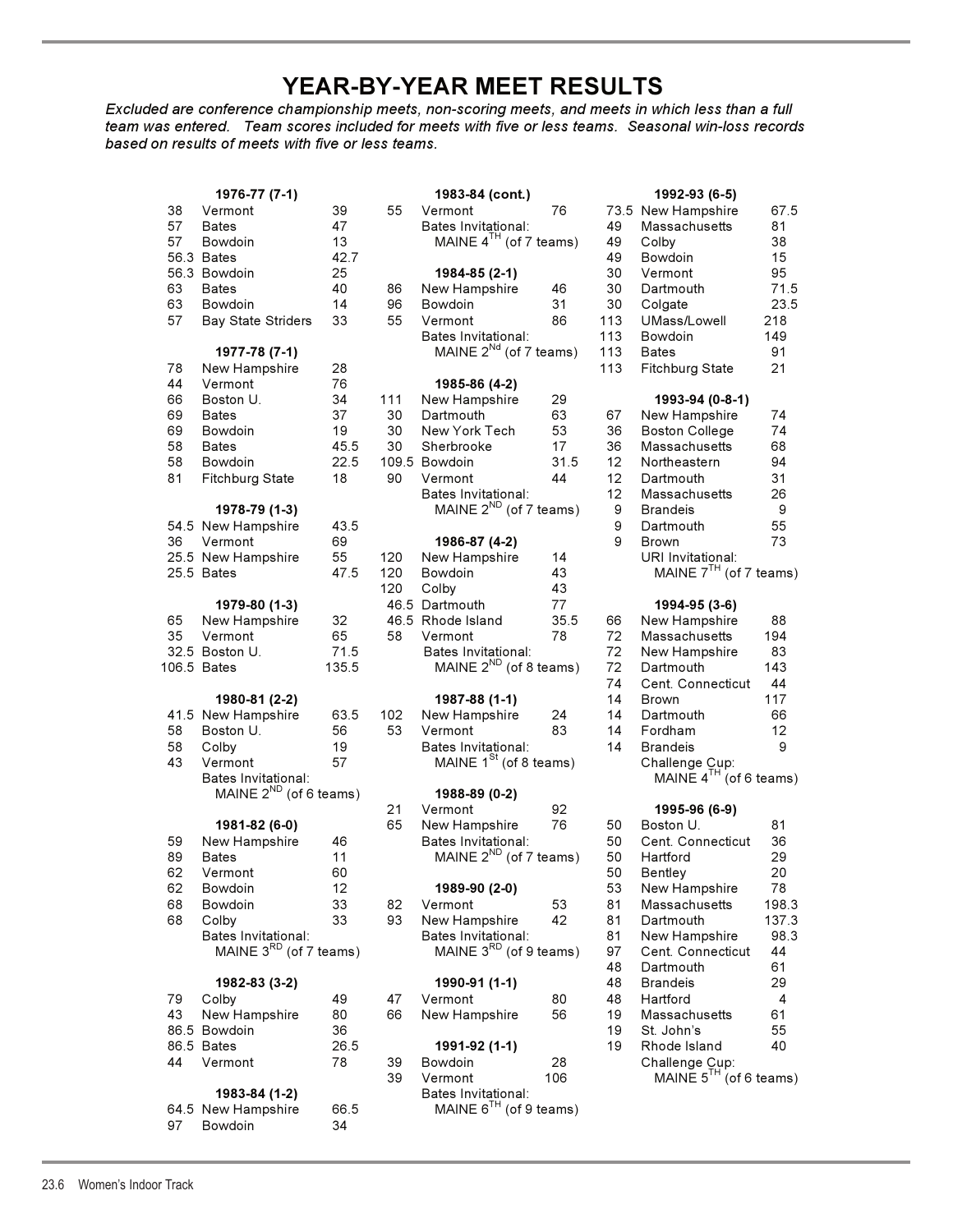### **1996-97 (4-1) 2000-01 (4-5) 2003-04 (4-0)**

| 78  | New Hampshire               | 71   | 94  | Cent. Connecticut            | 89  | 102 | New Hampshire              | 89  |
|-----|-----------------------------|------|-----|------------------------------|-----|-----|----------------------------|-----|
| 129 | Massachusetts               | 216  | 180 | Rhode Island                 | 207 | 146 | New Hampshire              | 120 |
| 129 | New Hampshire               | 124  | 180 | Cent. Connecticut            | 135 | 146 | Cent. Connecticut          | 77  |
|     | 154.5 Cent. Connecticut     | 96.5 | 180 | Quinnipiac                   | 31  | 106 | <b>Holv Cross</b>          | 72  |
|     | 154.5 Hartford              | 31   | 180 | Hartford                     | 11  |     | URI Invitational:          |     |
|     | Boston U. Invitational:     |      | 82  | New Hampshire                | 99  |     | MAINE $4^{TH}$ (of 7 teams |     |
|     | MAINE $1^{SI}$ (of 7 teams) |      | 34  | Vermont                      | 215 |     | Challenge Cup:             |     |
|     | Challenge Cup:              |      | 34  | New Hampshire                | 182 |     | MAINE 3RD (of 5 teams      |     |
|     | MAINE $5^{TH}$ (of 6 teams) |      | 34  | <b>Boston College</b>        | 121 |     |                            |     |
|     | B.U. St. Val. Day Invt.:    |      |     | Challenge Cup:               |     |     | 2004-05 (5-6)              |     |
|     | MAINE 10TH                  |      |     | MAINE $7^{TH}$ (of 10 teams) |     | 53  | New Hampshire              | 65  |
|     | (of 19 teams)               |      |     |                              |     | 79  | Providence                 | 37  |
|     |                             |      |     | 2001-02 (6-2)                |     | 55  | Massachusetts              | 82  |
|     | 1997-98 (3-2)               |      | 96  | New Hampshire                | 100 | 54  | Boston U.                  | 70  |
| 81  | New Hampshire               | 77   | 139 | Rhode Island                 | 206 | 70  | New Hampshire              | 105 |
| 128 | Massachusetts               | 168  | 139 | Cent. Connecticut            | 115 | 127 | <b>Brown</b>               | 219 |
|     |                             |      |     |                              |     |     |                            |     |

| 1 Z O | <u>Massachusells</u>        | 100 |     | 199 CENI. CONNECTICITI I I J                    |              | L   | <b>DIUWIL</b>     | 2 I J |
|-------|-----------------------------|-----|-----|-------------------------------------------------|--------------|-----|-------------------|-------|
| 128   | Dartmouth                   | 137 | 139 | Quinnipiac                                      | 23           | 127 | Rhode Island      | 186   |
|       | 128 New Hampshire           | 115 |     | 139 Hartford                                    | <sup>7</sup> |     | 127 Holy Cross    | 88    |
|       | 105 Cent. Connecticut       | 65  |     | 134.5 New Hampshire                             | 125          |     | 127 Providence    | 41    |
|       | Challenge Cup:              |     |     | 134.5 Cent. Connecticut 106.5 131 New Hampshire |              |     |                   | 130   |
|       | MAINE $2^{ND}$ (of 6 teams) |     |     | 105 Holy Cross                                  | 92           | 131 | Cent. Connecticut | 87    |

|            | 112.8 Boston U.             | 139.5 |     | <b>UMass Invitational:</b>  |      |     |                       |
|------------|-----------------------------|-------|-----|-----------------------------|------|-----|-----------------------|
| 112.8 Yale |                             | 118.7 |     | MAINE $2^{Nd}$ (of 7 teams) |      |     | 2005-06 (4-0)         |
|            | 112.8 Cent. Connecticut     | 98    |     |                             |      | 95  | New Hampshire         |
|            | 112.8 Bentley               | 28    |     | 2002-03 (5-4)               |      | 164 | New Hampshire         |
| 56         | New Hampshire               | 82    |     | 66.5 Massachusetts          | 103  | 164 | Cent. Connectio       |
| 89         | Masschusetts                | 124   |     | 66.5 Boston U.              | 82   | 115 | <b>Holy Cross</b>     |
| 89         | Dartmouth                   | 107   |     | 66.5 New Hampshire          | 81.5 |     | Dartmouth Rela        |
|            | Challenge Cup:              |       |     | 66.5 Providence             | 64   |     | MAINE $3^{RD}$ (o     |
|            | MAINE $2^{ND}$ (of 6 teams) |       |     | 66.5 Cent. Connecticut      | 58   |     | <b>Greater Boston</b> |
|            |                             |       | 78  | New Hampshire               | 101  |     | MAINE $2^{ND}$ (o     |
|            | 1999-00 (5-3)               |       | 153 | New Hampshire               | 136  |     |                       |
| 94         | New Hampshire               | 105   | 153 | Cent. Connecticut           | 90   |     | 2006-07 (1-1)         |
| 106        | Dartmouth                   | 170   | 100 | Holy Cross                  | 75   | 80  | New Hampshire         |

|     | TUU DATUNUUT             |     | 100 TIUR OIUSS              |  | <b>UU INGWIIGIIIIUSIIII G</b> | - 74 |
|-----|--------------------------|-----|-----------------------------|--|-------------------------------|------|
|     | 106 Massachusetts        | 134 | Challenge Cup:              |  | 93 Holy Cross                 | 83   |
|     | 106 New Hampshire        | 103 | MAINE $3^{RD}$ (of 7 teams) |  | Sherbrooke Inv.t:             |      |
|     | 134 Cent. Connecticut 83 |     |                             |  | MAINE $1^{St}$ (of 6 teams)   |      |
| 134 | Dalhousie                | 24  |                             |  | Great Dane Invt.:             |      |
|     | 134 St. Mary's           |     |                             |  | MAINE $8^{TH}$ (of 18 teams)  |      |

134 New Brunswick 6 Challenge Cup:<br>MAINE 2<sup>ND</sup> (of 7 teams)

| 70         | <b>New Hallipsillie</b>     | $\sqrt{1}$ | 94   | Cent. Connecticut            | ໐ສ             | 1 U Z | <b>New Hallipsillie</b>             | ໐ສ  |
|------------|-----------------------------|------------|------|------------------------------|----------------|-------|-------------------------------------|-----|
| 129        | Massachusetts               | 216        | 180  | Rhode Island                 | 207            | 146   | New Hampshire                       | 120 |
| 129        | New Hampshire               | 124        | 180  | Cent. Connecticut            | 135            | 146   | Cent. Connecticut                   | 77  |
|            | 154.5 Cent. Connecticut     | 96.5       | 180  | Quinnipiac                   | 31             | 106   | <b>Holy Cross</b>                   | 72  |
|            | 154.5 Hartford              | 31         | 180  | Hartford                     | 11             |       | URI Invitational:                   |     |
|            | Boston U. Invitational:     |            | 82   | New Hampshire                | 99             |       | MAINE $4^{TH}$ (of 7 teams)         |     |
|            | MAINE $1^{ST}$ (of 7 teams) |            | 34   | Vermont                      | 215            |       | Challenge Cup:                      |     |
|            | Challenge Cup:              |            | 34   | New Hampshire                | 182            |       | MAINE $3^{RD}$ (of 5 teams)         |     |
|            | MAINE $5^{H}$ (of 6 teams)  |            | 34   | <b>Boston College</b>        | 121            |       |                                     |     |
|            | B.U. St. Val. Day Invt.:    |            |      | Challenge Cup:               |                |       | 2004-05 (5-6)                       |     |
|            | MAINE 10TH                  |            |      | MAINE $7^{TH}$ (of 10 teams) |                | 53    | New Hampshire                       | 65  |
|            | (of 19 teams)               |            |      |                              |                | 79    | Providence                          | 37  |
|            |                             |            |      | 2001-02 (6-2)                |                | 55    | Massachusetts                       | 82  |
|            | 1997-98 (3-2)               |            | 96   | New Hampshire                | 100            | 54    | Boston U.                           | 70  |
| 81         | New Hampshire               | 77         | 139  | Rhode Island                 | 206            | 70    | New Hampshire                       | 105 |
| 128        | Massachusetts               | 168        | 139  | Cent. Connecticut            | 115            | 127   | <b>Brown</b>                        | 219 |
| 128        | Dartmouth                   | 137        | 139  | Quinnipiac                   | 23             | 127   | Rhode Island                        | 186 |
| 128        | New Hampshire               | 115        | 139  | Hartford                     | $\overline{7}$ | 127   | Holy Cross                          | 88  |
| 105        | Cent. Connecticut           | 65         |      | 134.5 New Hampshire          | 125            | 127   | Providence                          | 41  |
|            | Challenge Cup:              |            |      | 134.5 Cent. Connecticut      | 106.5          | 131   | New Hampshire                       | 130 |
|            | MAINE $2^{ND}$ (of 6 teams) |            | 105  | <b>Holy Cross</b>            | 92             | 131   | Cent. Connecticut                   | 87  |
|            |                             |            |      | Challenge Cup:               |                |       | URI Invitational:                   |     |
|            | 1998-99 (2-5)               |            |      | MAINE $5^{TH}$ (of 8 teams)  |                |       | MAINE $4^{TH}$ (of 9 teams)         |     |
|            | 112.8 Boston U.             | 139.5      |      | <b>UMass Invitational:</b>   |                |       |                                     |     |
| 112.8 Yale |                             | 118.7      |      | MAINE $2^{Nd}$ (of 7 teams)  |                |       | 2005-06 (4-0)                       |     |
|            | 112.8 Cent. Connecticut     | 98         |      |                              |                | 95    | New Hampshire                       | 85  |
|            | 112.8 Bentley               | 28         |      | 2002-03 (5-4)                |                | 164   | New Hampshire                       | 107 |
| 56         | New Hampshire               | 82         |      | 66.5 Massachusetts           | 103            | 164   | Cent. Connecticut                   | 63  |
| 89         | Masschusetts                | 124        |      | 66.5 Boston U.               | 82             | 115   | <b>Holy Cross</b>                   | 65  |
| 89         | Dartmouth                   | 107        |      | 66.5 New Hampshire           | 81.5           |       | Dartmouth Relays:                   |     |
|            | Challenge Cup:              |            |      | 66.5 Providence              | 64             |       | MAINE 3 <sup>RD</sup> (of 16 teams) |     |
|            | MAINE $2^{ND}$ (of 6 teams) |            | 66.5 | Cent. Connecticut            | 58             |       | <b>Greater Boston Invitational:</b> |     |
|            |                             |            | 78   | New Hampshire                | 101            |       | MAINE $2^{ND}$ (of 21 teams)        |     |
|            | 1999-00 (5-3)               |            | 153  | New Hampshire                | 136            |       |                                     |     |
| 94         | New Hampshire               | 105        | 153  | Cent. Connecticut            | 90             |       | 2006-07 (1-1)                       |     |

| 02 | New Hampshire                                        | 89  |
|----|------------------------------------------------------|-----|
| 46 | New Hampshire                                        | 120 |
| 46 | Cent. Connecticut                                    | 77  |
| 06 | <b>Holy Cross</b>                                    | 72  |
|    | URI Invitational:                                    |     |
|    | MAINE $4^{TH}$ (of 7 teams)                          |     |
|    | Challenge Cup:<br>MAINE 3 <sup>RD</sup> (of 5 teams) |     |
|    |                                                      |     |
|    |                                                      |     |

| allenge Cup:                 |       |     | 2004-05 (5-6)              |     |
|------------------------------|-------|-----|----------------------------|-----|
| MAINE $7^{TH}$ (of 10 teams) |       | 53  | New Hampshire              | 65  |
|                              |       | 79  | Providence                 | 37  |
| 2001-02 (6-2)                |       | 55  | Massachusetts              | 82  |
| ew Hampshire                 | 100   | 54  | Boston U.                  | 70  |
| <b>node Island</b>           | 206   | 70  | New Hampshire              | 105 |
| ent. Connecticut             | 115   | 127 | <b>Brown</b>               | 219 |
| uinnipiac                    | 23    | 127 | Rhode Island               | 186 |
| artford                      | 7     | 127 | <b>Holy Cross</b>          | 88  |
| ew Hampshire                 | 125   | 127 | Providence                 | 41  |
| ent. Connecticut             | 106.5 | 131 | New Hampshire              | 130 |
| <b>Div Cross</b>             | 92    | 131 | Cent. Connecticut          | 87  |
| nallenge Cup:                |       |     | URI Invitational:          |     |
| MAINE $5^{TH}$ (of 8 teams)  |       |     | MAINE $4^{TH}$ (of 9 teams |     |
| Maee Invitational:           |       |     |                            |     |

## 112.8 Yale 118.7 MAINE 2Nd (of 7 teams) **2005-06 (4-0)**

| 95 | New Hampshire                      | 85  |
|----|------------------------------------|-----|
| 64 | New Hampshire                      | 107 |
| 64 | Cent. Connecticut                  | 63  |
| 15 | <b>Holy Cross</b>                  | 65  |
|    | Dartmouth Relays:                  |     |
|    | MAINE 3RD (of 16 teams)            |     |
|    | <b>Greater Boston Invitational</b> |     |
|    | MAINE $2^{ND}$ (of 21 teams)       |     |
|    |                                    |     |
|    | 2006.07(1.1)                       |     |

# 106 Dartmouth 170 100 Holy Cross 75 80 New Hampshire 94 134 Cent. Connecticut 83 MAINE 1<sup>St</sup> (of 6 teams)

## **OUTSTANDING ACCOMPLISHMENTS**

**Patricia McCormick holds a unique record among UM athletes in all sports. A talented distance runner, she qualified for three NCAA Championships in the same academic year (1994–95) . . . cross country, indoor track, and outdoor track. She holds University indoor records in the 3,000 and 5,000 meter runs.**

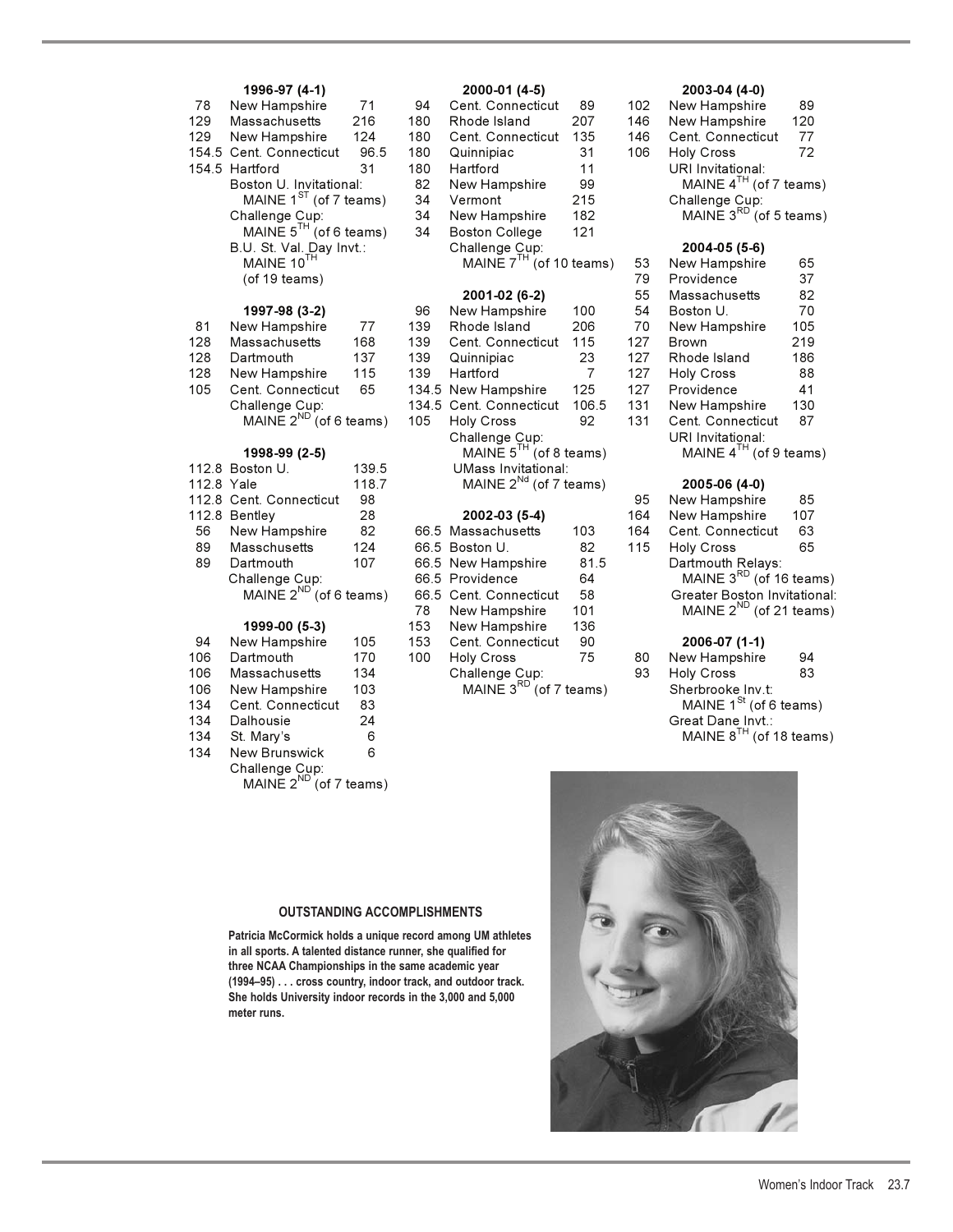

## **MAINE STANDOUTS**

**Barbara Lukacs, Beth Heslam, and Ann England (l-r) were leading point scorers for Maine's indoor teams during the early 1980s. All were multiple title-holders in the annual Maine State Meet while England was New England champion in the 1,000 meter runs in the '83–'84 and '84–85 seasons.**



## **HANA PELLETIER**

**Hana Pelletier had an fine career in her seasons as a member of the UM women's indoor track team. She holds the University record for 800 meters, and was a member of two recordholding relay teams (4 x 800 meters and distance medley relay). She also was a threetime New England champion, winning the 800 meter run in 2006 and 2007 and was a member of the winning 4 x 800 meter relay team in 2007.**



## **RECORD HOLDER**

**Kathryn Souviney is the top hurdler in the history of UM women's indoor track, holding the University records for the 60 yard hurdles (8.35) and 60 meter hurdles (9.03).**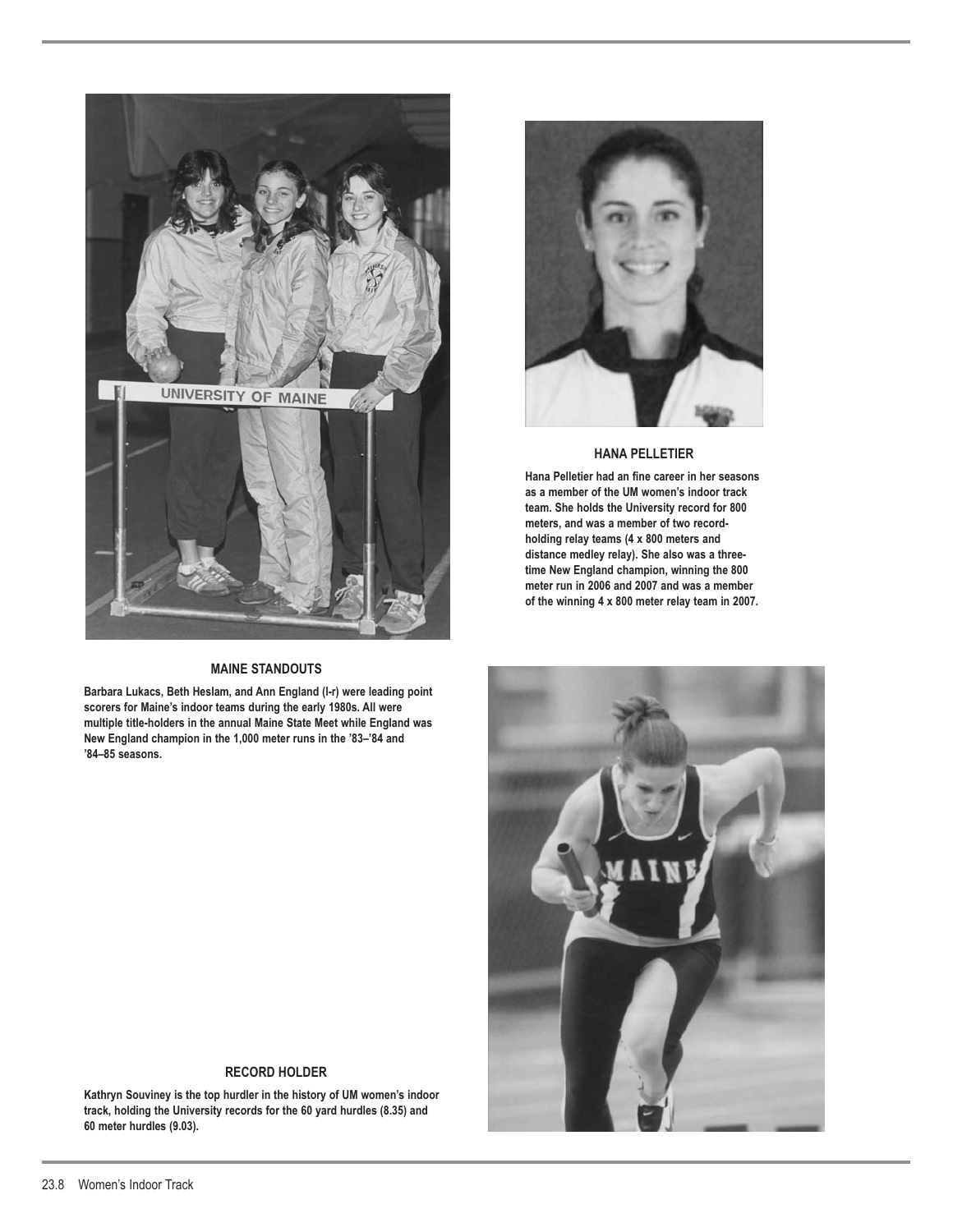## **AMERICA EAST**

*The North Atlantic Conference (late re-named America East) established an indoor track championship* for women in the winter of 1989-90. Charter members were Boston, Colgate and Northeastern *Universities and the Universities of Maine, New Hampshire and Vermont. Colgate U. resigned in 1991. Drexel U. and the Universities of Delaware and Hartford joined in 1993. Drexel U. discontinued indoor track in 1994. Towson U. joined in 1997. Towson U. and the U. of Delaware resigned in 2001.*

*Binghamton, Stony Brook and Albany Universities joined in 2002 and the U. of Maryland at Baltimore Country in 2004. Northeastern U. resigned in 2005. Team scores for each of the championships are listed as follows:*

## **\*Conference Champion**

| Boston U.          | 89-90<br>$128*$ | $90 - 91$<br>$154*$ | 91-92<br>176* | 92-93<br>137 | 93-94<br>136 | 94-95<br>125 | 95-96<br>145 | 96-97<br>$201*$ | 97-98<br>127 | 98-99<br>$181*$ |
|--------------------|-----------------|---------------------|---------------|--------------|--------------|--------------|--------------|-----------------|--------------|-----------------|
| Colgate            | 10              |                     |               |              |              |              |              |                 |              |                 |
| Delaware           |                 |                     | 72            | 54           | 69           | 67           | 56           | 26              | 9            | 35              |
| Drexel             |                 |                     |               | 1            |              |              |              |                 |              |                 |
| Hartford           |                 |                     |               | 0            | 2            | $\Omega$     | $\Omega$     | $\Omega$        | $\Omega$     | 0               |
| MAINE              | 80              | 66                  | 12            | 26           | 16           | 33           | 42.7         | 53              | 83           | 35              |
| New Hampshire      | 23.5            | 42                  | 12            | 25           | 27           | 27           | 58           | 50.5            | 58           | 51              |
| Northeastern       | 91.5            | 107                 | 135           | 160*         | 176*         | 180*         | 169.5        | 138             | $181*$       | 171             |
| Towson             |                 |                     |               |              |              |              |              | 5               | 31           | 13              |
| Vermont            | 90              | 98                  | 90            | 91           | 93           | 94           | 55.7         | 52.5            | 67           | 71              |
|                    |                 | 99-00               | $00 - 01$     | $01 - 02$    | 02-03        | 03-04        | 04-05        | 05-06           | 06-07        |                 |
| Albany             |                 |                     |               | 35.5         | 76           | 128          | 107          | 165.5           | 155          |                 |
| Binghamton         |                 |                     |               | 62           | 19.5         | 55           | 80.5         | 71              | 88           |                 |
| Boston U.          |                 | $163*$              | 140           | 139*         | 114          | 75           | 134          | 195*            | $178*$       |                 |
| Delaware           |                 | 44                  | 31            |              |              |              |              |                 |              |                 |
| Hartford           |                 | 0                   | $\mathbf 0$   | 0            | $\Omega$     | 0            | 3            | 3               | 8            |                 |
| <b>MAINE</b>       |                 | 51.5                | 72            | 57           | 60           | 93           | 48           | 91              | 59           |                 |
| New Hampshire      |                 | 65                  | 47            | 60           | 63.5         | 109          | 102          | 84.5            | 112          |                 |
| Northeastern       |                 | 97.5                | 103           | 111.5        | 163*         | $179*$       | $173.5*$     |                 |              |                 |
| <b>Stony Brook</b> |                 |                     |               | 45           | 64           | 46           | 32           | 33              | 32           |                 |
| Towson             |                 | 15                  | 15.5          |              |              |              |              |                 |              |                 |
| <b>UMBC</b>        |                 |                     |               |              |              | 46           | 54           | 84              | 69           |                 |
| Vermont            |                 | 122                 | $143.5*$      | 48           | 60           | 42           | 46           | 53              | 79           |                 |

### **INDIVIDUAL CHAMPIONS** *(Meet record in bold and italics)*

**1989-90 2000-01**  *HJ, Melissa Brancely, 5'7"* enterior and the LJ, Viktoriya Rybalko, 19' 5 ½"

**1994-95 2001-02**  *5,000 Meters, Patricia McCormick, 16:28.20* LJ, Viktoriya Rybalko, 19' 11"

## **1996-97**

TJ, Marcia Wells, 36' 9" **2002-03**

**1997-98 1997-98 TJ, Viktoriya Rybalko, 40' 6**  $\frac{3}{4}$ **"** 800 Meters, Vanessa McGowan, 2:15.06

### **1999-00**

HJ, Margaret Muller,  $5'$  4  $\frac{1}{2}''$ 

TJ, Viktoriya Rybalko, 42'

LJ, Viktoriya Rybalko, 19' 11 %"

## **2003-04**

**1998-99** HJ, Claire Poliquin, 5' 8" 4 x 800 Meter Relay, Heather Jovanelli, Janeen Shepard, Hana Pelletier, Kristen Vidlak, 9:09.88

### " **2005-06**

LJ, Victoriya Rybalko, 19' 2 34" PV, Heather Zavaduk, 11' 9 34" Pentathlon, Kathryn Souviney, 3,508 Points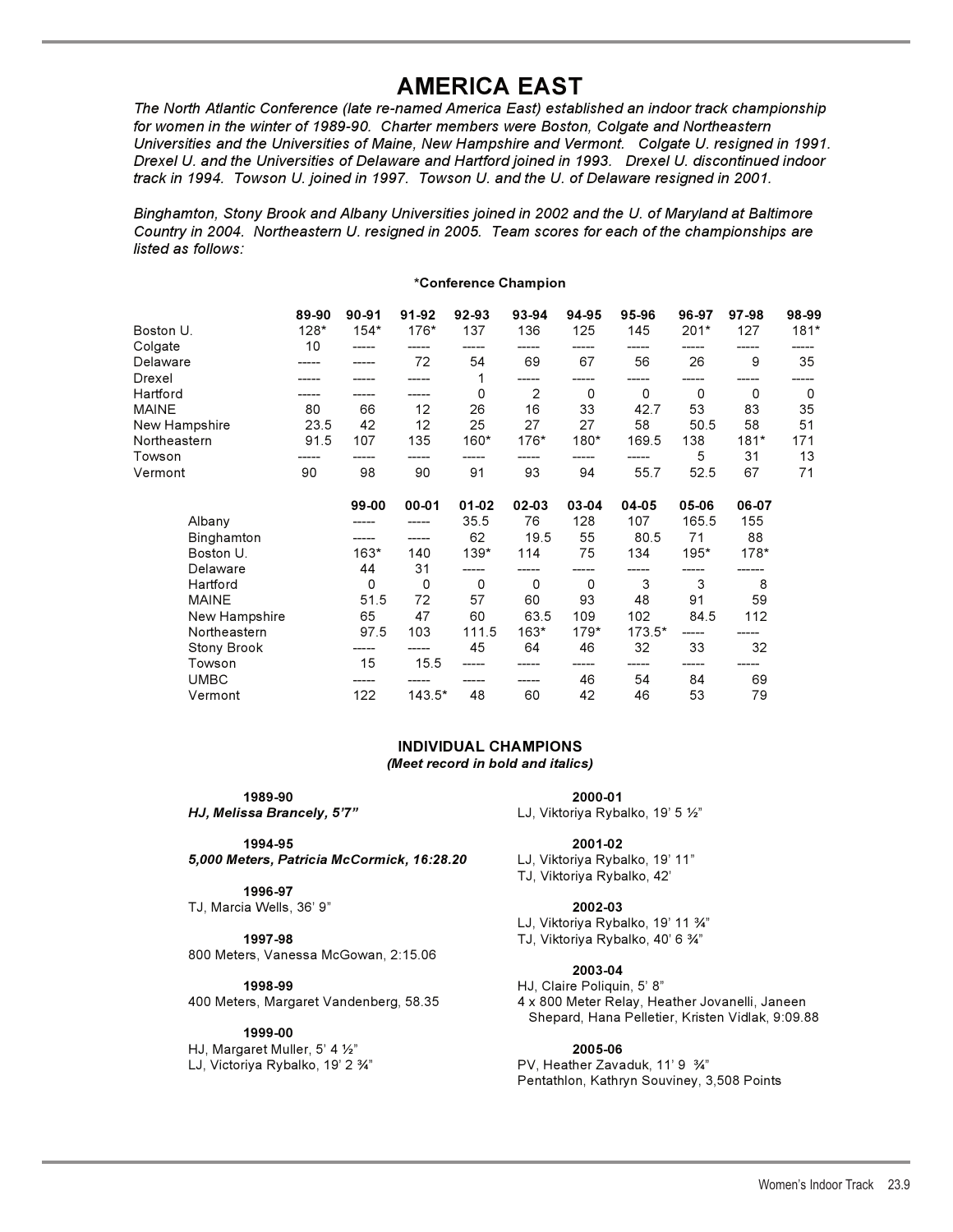

## **1990–91 BLACK BEARS**

**Maine's women's track team in the winter of 1990–91 had a competitive season, winning the state championship and placing fourth in America East. Capt. Brenda Sheehan set a state record in the triple jump, also won the long jump, and was a member of the victorious 800 and 1,600 meter relay teams in the state meet. Front row, l-r, Asst. Coach Ann Maxim, Karin Kalkofen, Cathy Caouette, Krista Purinton, Morgan Eash, Kim Pierce, Wendy King, Lori Roth, Kim Doucette, and Asst. Coach Rollie Ranson. Back row, l-r, Coach Jim Ballinger, Carol Beale, Kristina Edgecomb, Michelle Ashmore, Leann Pinkham, Jeannine Allard, Heather Killion, Michelle Hamlin, Capt. Brenda Sheehan, Tammy Stinson, Debbie Cox, and Grad. Asst. Jim Garster.**



## **A CHAMPION PERFORMER**

**Viktoriya Rybalko will be remembered for a long time as one of the finest female athletes in UM history. Her accomplishments in indoor and outdoor track were astounding. She was a six-time New England champion indoors, twice outdoors, and won 10 America East titles. She was a first-team all-American as the result of finishing second in the long jump at the NCAA National Championships in 2003. She set 11 UM records. She holds AE and NE records in the long jump and triple jump. She was named MVP at the 2001–02 and 2002–03 AE meets. She also was a brilliant student, receiving the University's top female athlete award (Dean Smith Award) as a senior. She graduated in 2003 with degrees in microbiology and biochemistry.**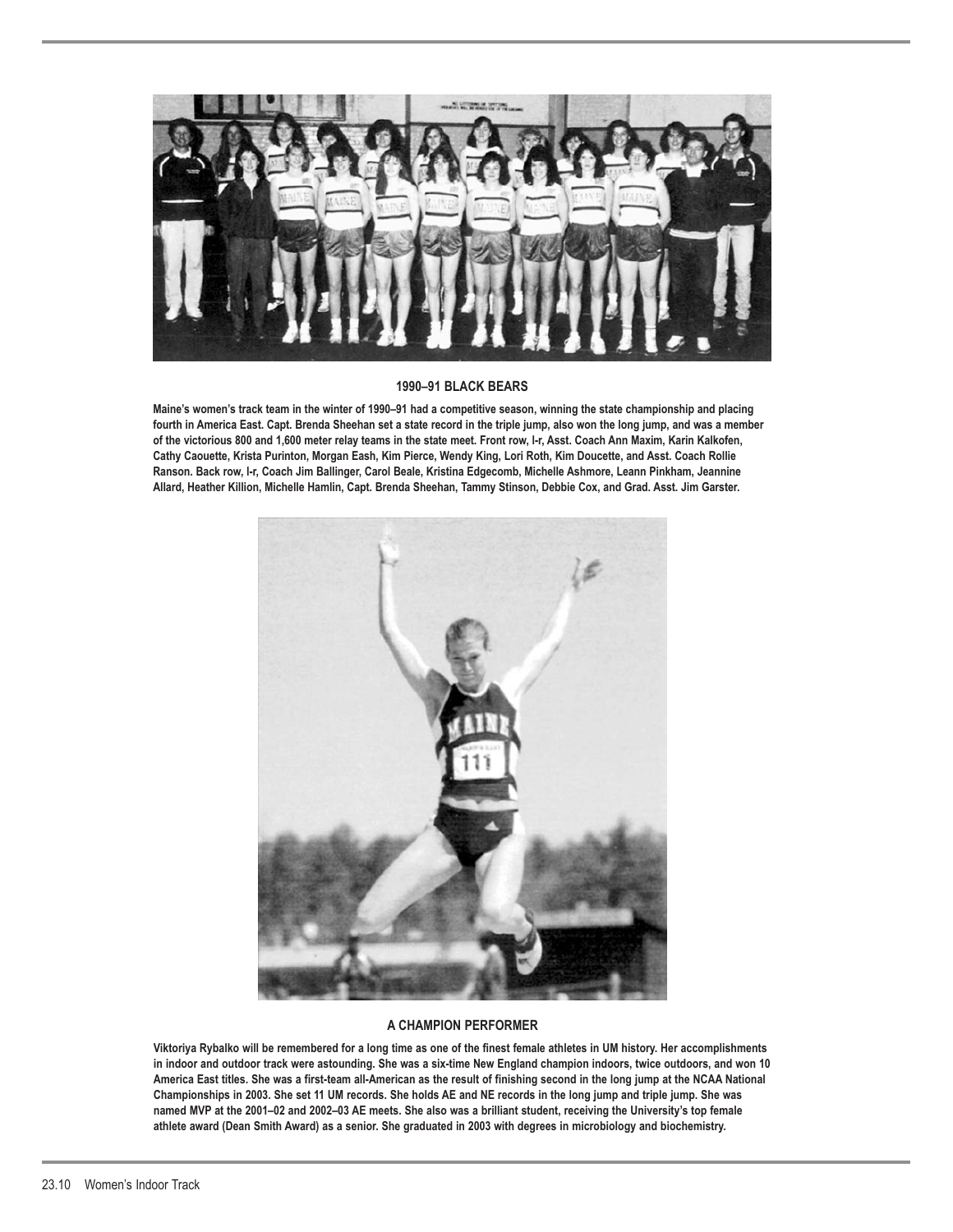## **EASTERN COLLEGE ATHLETIC CONFERENCE**

## **INDIVIDUAL CHAMPIONS**

**1978-79 2002-03**  SP, Ann Turbyne, 50' 1" Cassetting the Case of LJ, Viktoriya Rybalko, 20' 5  $\frac{3}{4}$ "

## **M.A.I.A.W.**

*For 15 seasons (1978-79 to 1992-93) Maine competed in an annual championship meet for Maine colleges conducted under the auspices of the Maine Association of Intercollegiate Athletics for Women. Competing teams represented the University of Maine and Bates, Bowdoin, and Colby Colleges, although there were occasional competitors from the University of Southern Maine and St. Joseph's College. Scores of meets in which UM teams competed are listed below.*

### **\*Conference Champion**

|              | 78-79 | 79-80    | 80-81  | 81-82 | 82-83   | 83-84   | 84-85 | 85-86 | 86-87  | 87-88  | 88-89  |
|--------------|-------|----------|--------|-------|---------|---------|-------|-------|--------|--------|--------|
| <b>Bates</b> | $55*$ | $149.5*$ | 92     | 33    | 15      | 38      | 20    | 41    | 27     | 49     | 60     |
| Bowdoin      | 28    | 49       | 75     | 26    | 26      | 15      | 15    | 22    | 15     | 49     | 36     |
| Colby        | 6     | 99       | 82     | 40    | 45.5    | 45.5    | 57    | 23    | 22     | 41     | 52     |
| <b>MAINE</b> | 41    | 89       | $145*$ | $97*$ | $73.5*$ | $73.5*$ | $81*$ | 86*   | $115*$ | $118*$ | $107*$ |

|         | 89-90   | $90 - 91$ | 91-92  | $92-93$ |
|---------|---------|-----------|--------|---------|
| Bates   | 56      | 23        | 74     | 15      |
| Bowdoin | 28      | 52        | $100*$ | 58.5    |
| Colby   | 73.5    | 77        | 33     | 46.5    |
| MAINE   | $98.5*$ | $99*$     | 63     | $64*$   |

### **INDIVIDUAL CHAMPIONS** *(Meet record in Bold and Italics)*

**1978-79** 

*220 Yards, Patricia Holcomb, 26.3 SP, Ann Turbyne, 49' 7"*

*60 Yards, Patricia Holcomb, 7.2 55 Meter Hurdles, Joanne Petkus, 9.1*

**1979-80** 

*55 Meter Hurdles, Joanne Petkus, 8.76* 

## **1980-81**

*55 Meter Hurdles, Susan Erwin, 8.6 LJ, Tina Berube, 17' 1"*  Two Miles, Kimberly McDonald, 11:19.8

SP, Barbara Lukacs, 41' 1 1/2"

### **1981-82**

*Mile, Joann Choiniere, 5: 03.6* **Christian Choinic Cain, Choinic And Annul Choin**, Sarah O'Neil, Stacia Cain, Two Miles, Joann Choiniere, 10:59.1 Kerri, Longval, Heidi Mathieu, 4:12.1 HJ, Sandy Glynn, 5' 2" *Linda Emerson, Susan Elias, 9:57*  SP, Barbara Lukacs, 38' 9"

400 Meters, Lisa Clemente, 1:01.22 *1,000 Meters, Margaret England, 3:00.29 Sarah O'Neil, Lisa Clemente, 1:47.46 3,000 Meters, Joann Choiniere, 10:13.82 Sarah O'Neil, Lisa Clemente, 4:04.75* 

55 Meter Hurdles, Sarah O'Neil, 8.9 *Two Mile Relay, Tamara Perkins, Alecta Rhoads,* 

## **1982-83**

SP, Barbara Lukacs, 41' 1/2" *800 Meters, Stacia Cain, 2:19.81 800 Meter Relay, Dorothy Foley, Heidi Mathieu, 1,500 Meters, Joann Choiniere, 4:40.06 1,600 Meter Relay, Kathryn Cole, Heidi Mathieu,* HJ, Karen Boyd, 5' *3,200 Meter Relay, Lynn Zanchi, Bethany Heslam, Stacia Cain, Margaret England, 9:48.46*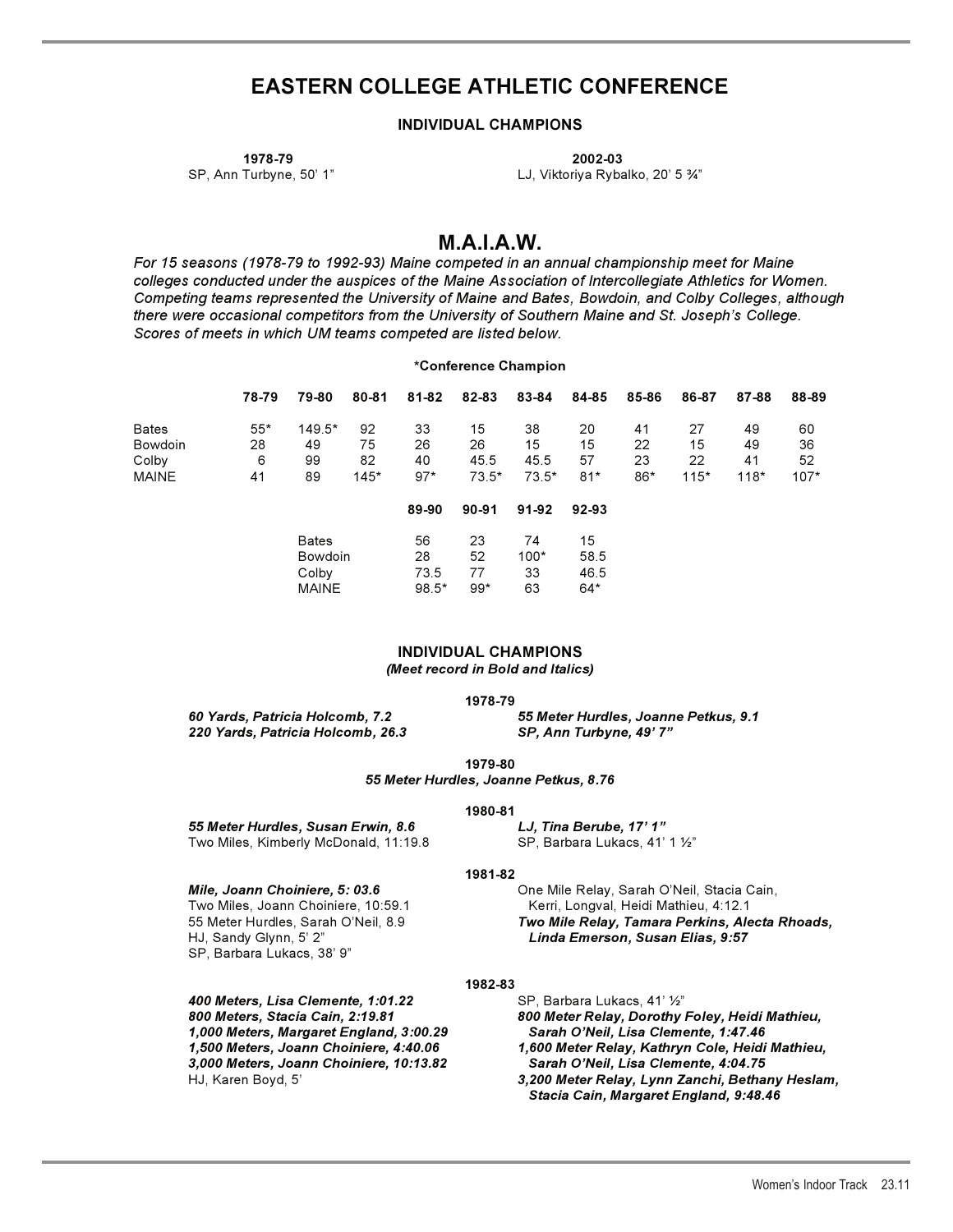*Mile, Margaret England, 4:55.4 Sarah O'Neil, Helen Dawe, 4:06.0* SP, Barbara Lukacs, 41' 11"

## *440 Yard Dash, Lisa Clemente, 59.0 20 Lb. WT, Connie Mollison, 37' 6 -*

Mile, Margaret England, 5:06.9 Theresa Lewis, Margaret England, 9:53.2 Two Miles, Roseanna Prest, 11:18.0

TJ, Keira Brophy,  $35'$  2  $\frac{1}{2}$ "

55 Meters, Edette Williams, 7.4 TJ, Rebecca Lucien, 35' 7" 400 Meters, Melissa Branceley, 1:00.0 HJ, Melissa Branceley, 5' 4" Brenda Mahnken, Helen Dawe, 9:49.5 LJ, Rebecca Lucien, 16' 3 %"

400 Meters, Melissa Branceley, 1:00.14 TJ, Brenda Sheehan, 35' 600 Meters, Kathryn McCosh, 1:40.15 20 Lb. WT, Connie Mollison, 42' 2 1/4" 1,500 Meters, Brenda Mahnken, 4:56 SP, Elke Brutsaert, 36' 9"

400 Meters, Melissa Branceley, 59.94 HJ, Melissa Branceley, 5' 4  $\frac{1}{2}$ " LJ, Brenda Sheehan, 16' 10  $1/2$ "

60 Yard Dash, Brenda Sheehan, 7.64 LJ, Brenda Sheehan, 16' 11  $\frac{3}{4}$ " 200 Meters, Maureen Madigan, 27.23 400 Meters, Melissa Branceley, 1:00.55 SP, Wendy Field, 36' 3"<br>600 Meters, Tracy Smith, 1:32.06 6 800 Meter Relay, Brend *HJ, Melissa Branceley, 5' 5"* 

200 Meters, Heather Killion, 27.2 SP, Christine Berube, 35' 3" LJ, Brenda Sheehan,  $17'$  8  $12''$ 

*600 Meters, Helen Dawe, 1:29.0 Mile Relay, Lisa Clemente, Heidi Mathieu,* 55 Meter Hurdles, Bethany Heslam, 8.5 *Two Mile Relay, Susan Elias, Tamara Perkins, Theresa Lewis, Margaret England, 9:49.0* 

## **1984-85**

20 Lb. WT, Connie Mollison, 37' 6 1/2" *600 Meters, Helen Dawe, 1:25.9 Mile Relay, Sarah O'Neil, Kathryn McCosh,* 880 Yard Run, Margaret England, 2:19.4 *Lisa Clemente, Helen Dawe, 4:01.2*  1,000 Meters, Bethany Heslam, 2:45.6 Two Mile Relay, Brenda Mahnken, Kathryn Tracy,

## **1985-86**

*400 Meters, Lisa Clemente, 58.99* 800 Meter Relay, Edette Williams, Ruth Lewis, 600 Meters, Kathryn McCosh, 1:29.26 Helen Dawe, Lisa Clemente, 1:47.72 *800 Meters, Helen Dawe, 2:16.98* 1,600 Meter Relay, Edette Williams, Karin Pfander, 1,500 Meters, Kathryn Tracy, 4:45.92 Kathryn McCosh, Lisa Clemente, 4:06.21 " 3,200 Meter Relay, Brenda Mahnken, Ruth Lewis, Lisa Hoxie, Helen Dawe, 9:50.3

## **1986-87**

200 Meters, Karin Pfander, 27.1 20 Lb. WT, Elizabeth McGarrigle, 44' 4 -" SP, Elizabeth McGarrigle, 35' 6 1/2" 600 Meters, Kathryn McCosh, 1:39.7 880 Meter Relay, Karin Pfander, Melissa Branceley, *1,000 Meters, Theresa Lewis, 3:05.4* Kimberly Hamm, Helen Dawe, 2:00.2 Mile Relay, Karin Pfander, Kathryn McCosh, 3,000 Meters, Tina Whitney, 10:15.1 Kimberly Hamm, Melissa Branceley, 4:10.3 55 Meter Hurdles, Elke Brutsaert, 8.5 Two Mile Relay, Marianne Newell, Mary Meehan,

## **1987-88**

*3,200 Meters, Tina Meserve, 10:12.54* 800 Meter Relay, Brenda Sheehan, Heather Killion, 55 Meter Hurdles, Elke Brutsaert, 8.7 Kathryn McCosh, Melissa Branceley, 1:48.2 HJ, Melissa Branceley, 5' 4" 3,200 Meter Relay, Elke Brutsaert, Mary Meehan, LJ, Brenda Sheehan, 17' 2 34" Brenda Mahnken, Barbara Isak, 9:54.94

## **1988-89**

TJ, Melissa Branceley, 34' 1 1/2" 600 Meters, Tracy Smith, 1:42.24 800 Meter Relay, Edette Williams, Heather Killion, 1,000 Meters, Mary Meehan, 3:07.30 Melissa Branceley, Brenda Sheehan, 1:49.34 55 Meter Hurdles, Carole Beale, 8.96 1,600 Meter Relay, Edette Williams, Karin Pfander, Kimberly Pierce, Melissa Branceley, 4:10.97

## **1989-90**

TJ, Brenda Sheehan, 34' 11 1/2"

800 Meter Relay, Brenda Sheehan, Melissa 3,000 Meters, Amy Patterson, 10:16.43 Branceley, Maureen Madigan, Tracy Smith, 1:49.04

## **1990-91**

HJ, Carol Beale, 5' 4" 800 Meter Relay, Kimberly Doucette, Heather Killion, Karin Kalkofen, Brenda Sheehan, 1:15.0

*TJ, Brenda Sheehan, 37' 1 "* 1,600 Meter Relay, Wendy King, Heather Killion, 20 Lb. WT, Deborah Cox, 40' 5" Brenda Sheehan, Karin Kalkofen, 4:17.5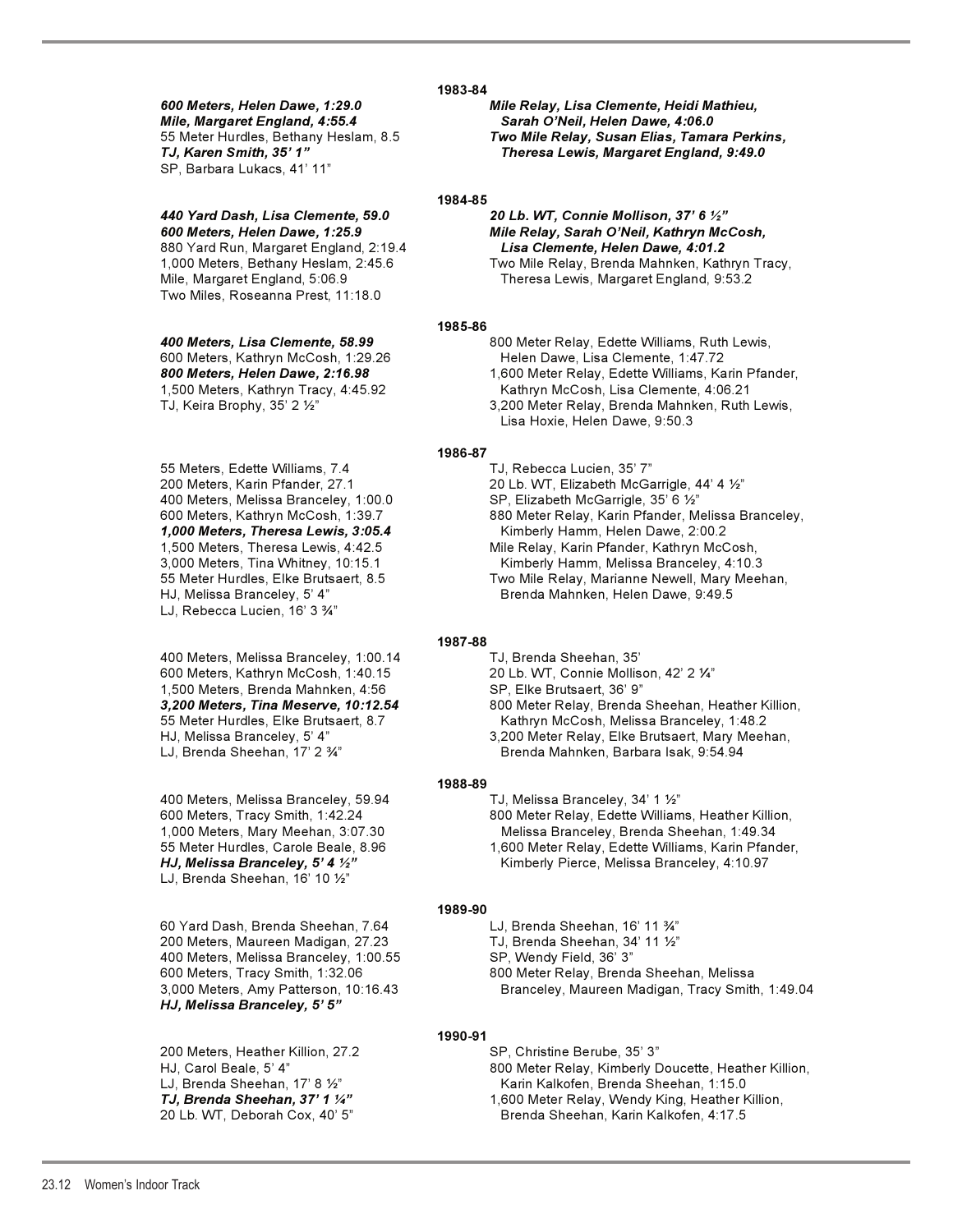55 Meters, Kimberly Doucette, 7.51 SP, Karen Compton, 41' 2" 800 Meters, Kerry Brothers, 2:20.0 Charla Harrie, Sara Coulter, 4:09.4

**1991-92** 

400 Meters, Charla Harrie, 1:00.53 800 Meters, Kerry Brothers, 2:24.60 600 Meters, Jill Hindley, 1:44.94 1,000 Meters, Charla Harrie, 3:04.24

**1992-93** 

*400 Meters, Charla Harrie, 59.63* 1,600 Meter Relay, Jill Hindley, Shannon Burleigh,

3,200 Meter Relay, Karen McCleish, Kerry Brothers, HJ, Dawn Goss, 5' 1" Charla Harrie, Jill Hindley, 10:00.8

## **NEW ENGLAND CHAMPIONSHIPS**

**INDIVIDUAL CHAMPIONS** *(Meet Record in Bold and Italics)*

1,000 Yards, Margaret England, 2:39.06

**1984-85**  1,000 Yards, Margaret England, 2:37.82 **2002-03**

HJ, Melissa Branceley, 5' 6"

 **1992-93** HJ, Claire Poliquin, 5' 7" *800 Meters, Charla Harrie, 2:11.53* 

**1995-96** 800 Meters, Hana Pelletier, 2:10.0 5,000 Meters, Patricia McCormick, 17:41.28

Pentathlon, Johanna Riley, 3,507 Points

LJ, Viktoriya Rybalko, 19' 8" 10.13

**2000-01**  800 Meters, Vanessa McGowan, 2:>14.78

LJ, Viktoriya Rybalko, 18' 6 1/2"

## **ALL AMERICAN**

**Ann Turbyne brought fame to the University in the late 1970s when she qualified for the AIAW national championship meet and finished third in the shot put. That gave her a place on the All-America team. Nearly 30 years have passed since her days at Orono, but her best effort in that event (52' 2 1/2") still stands as the UM record. She also is the only UM female track alumnus to gain a berth on the U.S. Olympic Team.** 

 **1983-84 2001-02**  LJ, Viktoriya Rybalko, 19' 1/4" TJ, Viktoriya Rybalko, 41' 8"

> *LJ, Viktoriya Rybalko, 20' 2 -"* **1988-89** TJ, Viktoriya Rybalko, 39' 10"

> > **2003-04**

**2005-06**

**2006-07 1996-97** 800 Meters, Hana Pelletier, 2:11.79 Jessica Belliveau, Vanessa Letourneau, **1999-00** Stephanie Jette, Hana Pelletier,